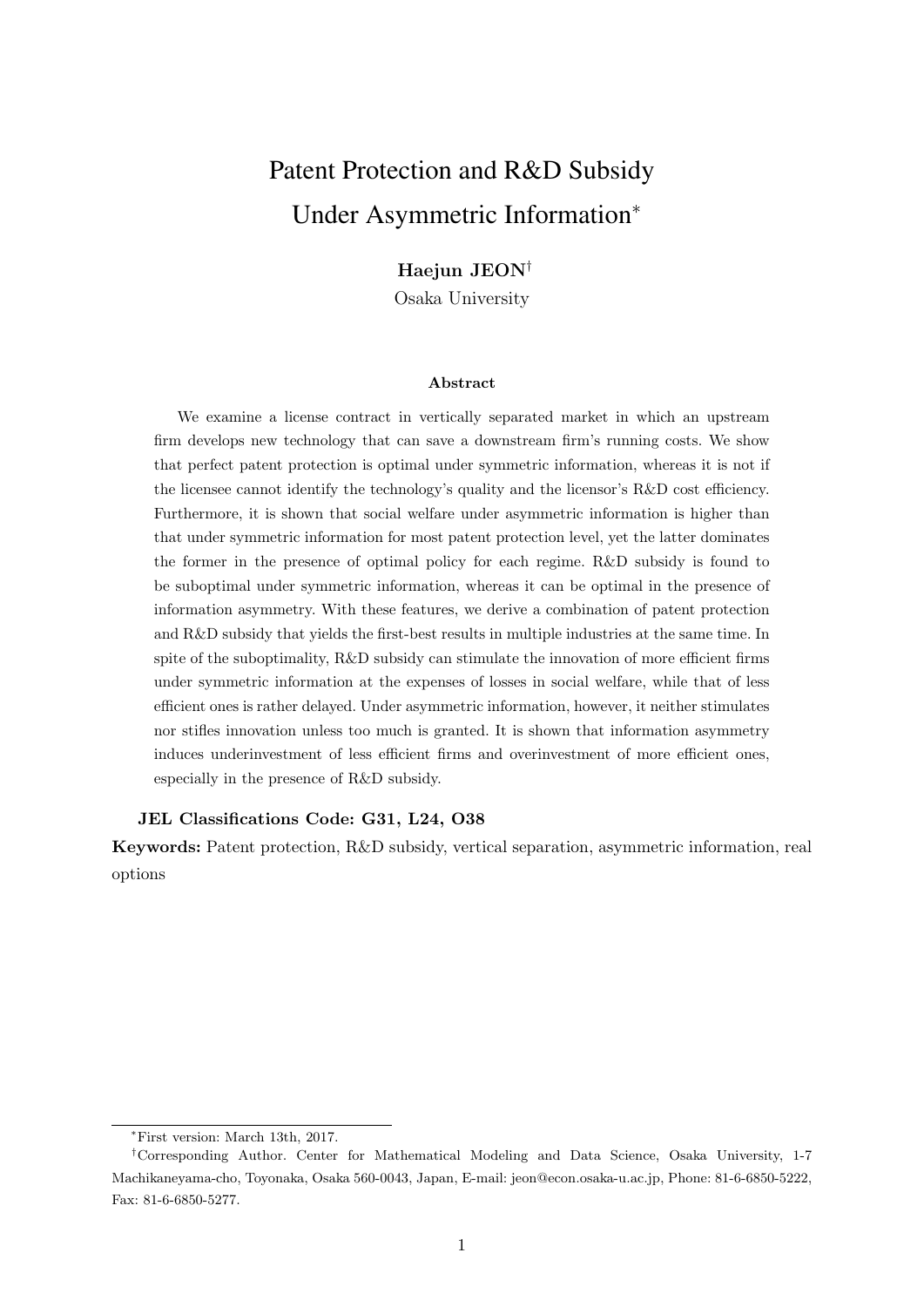## 1 Introduction

A licensing contract bridges the gap between innovators and manufacturers by arranging how much and from when to pay royalties to make use of new technology. The contract, however, guarantees the licensee the right to produce, not the profitability (e.g., Shepard (1987)). In most cases, there exists information asymmetry regarding the technology's quality between the licensor and the licensee, and this can lead to inefficient contract that harms social welfare. The government's policies on patent rights and R&D subsidy directly affect the terms and the timing of licensing contract, and are expected to mitigate the problem effectively.

In this paper, we investigate a license contract in vertically separated market under asymmetric information. Namely, the upstream firm develops new technology that can save running costs of the downstream firm, but the downstream firm cannot identify the upstream firm's true type in terms of the quality of the cost-saving technology and R&D cost efficiency. We study how much protection should be given to patent holders under different types of information structure. Furthermore, we examine the efficiency of R&D subsidy in the presence of vertical separation and derive the optimal policy as a combination of patent protection and R&D subsidy that can maximize social welfare in multiple industries at the same time. The model is based on real options framework, which allows us to analyze the effects of information asymmetry and R&D subsidy on innovation from dynamics perspective.

First of all, we show that perfect patent protection is optimal under symmetric information, whereas it is not in the presence of information asymmetry. Since the downstream firm gets a free ride on the innovation led by the upstream firm, the government should apportion the whole surplus to the innovator by providing perfect protection on patent rights. If the downstream firm is uninformed about the technology's quality, however, the dominant innovator with more efficient R&D process has to make the investment earlier than it would have made under symmetric information to separate itself from the dominated one and receive a fair amount of royalties. That is, earlier innovation becomes a signal of being a dominant firm, from which the downstream firm always benefits. Thus, patent protection needs to be adjusted taking the distortion in investment timing by information asymmetry into account.

Furthermore, it is shown that social welfare under asymmetric information is higher than that under symmetric information for most patent protection level. This counterintuitive result comes from the fact that the downstream firm's benefits from earlier innovation can dominate the upstream firm's losses from the distortion in investment timing. In other words, information asymmetry can rather raise the total amount of wealth in society for a given patent policy. This result is in contrast to Anton and Yao (2003) which investigated the process of innovation with a signaling via disclosure and showed that information asymmetry yields excessive disclosure which always harms social welfare. With the optimal patent policy for each regime, however, social welfare under symmetric information dominates that under asymmetric information.

We also found that  $R&D$  subsidy is always suboptimal under symmetric information in that social welfare strictly decreases in the amount of the subsidy. That is, innovation is not stimulated enough to offset the government's expenditure on the subsidy. This argument, however,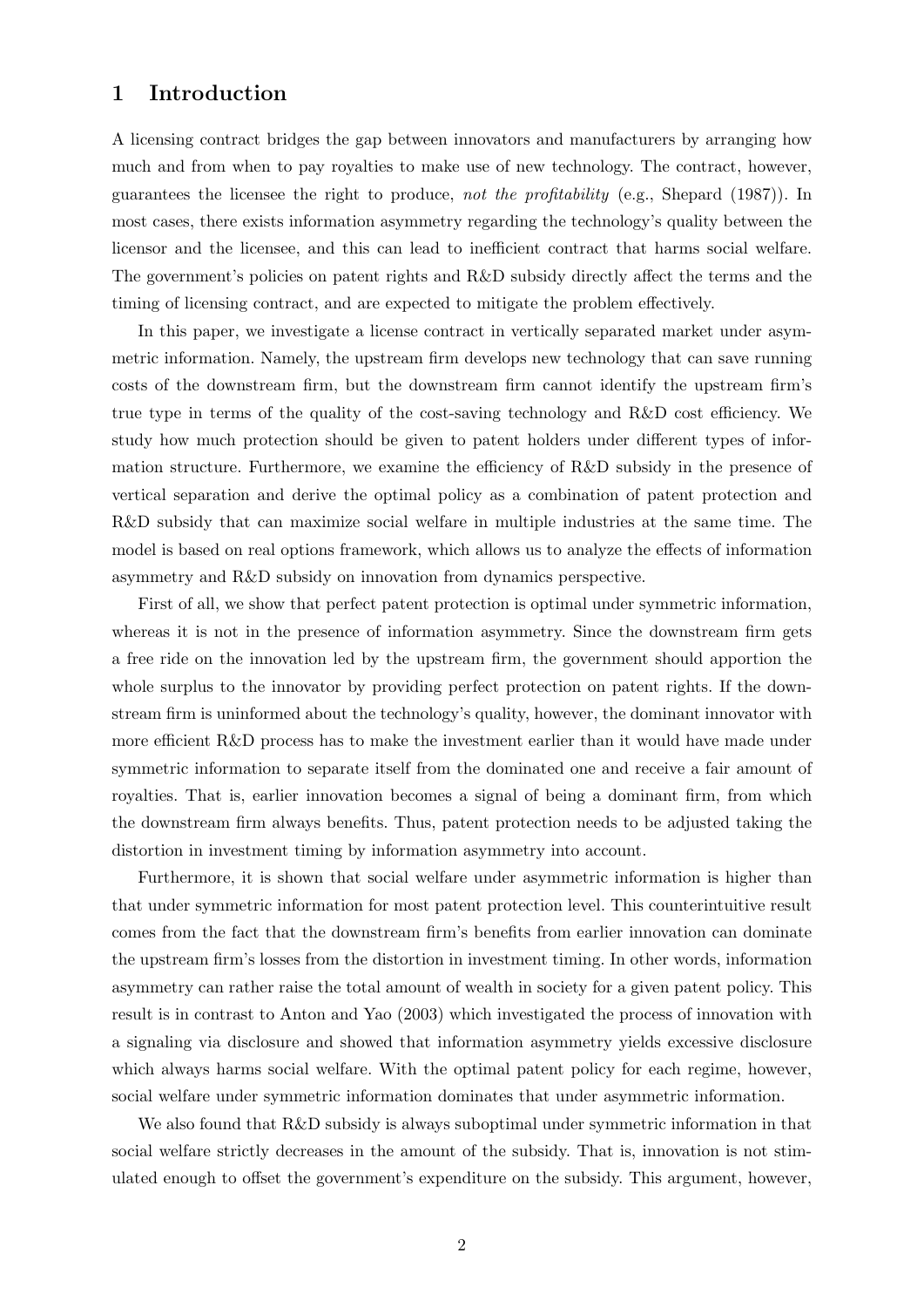does not hold when there is information asymmetry in the market; we can yield the first-best result even in the presence of R&D subsidy unless too much subsidies are given. This is because it has a proper function of mitigating the distortion in the innovator's investment timing by disincentivizing the dominated firm to mimic the dominant one. Namely, relative differences in R&D costs of different types of innovators increase in the amount of subsidy, which makes the dominated firm harder to invest earlier to mimic the the dominant one.

With these features of R&D subsidy, we derive the optimal policy as a combination of patent protection and R&D subsidy that yields the first-best results in multiple industries at the same time. It is obvious that different industries need different level of patent protection but it is infeasible to set patent policies for each industry. Yet, it is possible to grant different amount of R&D subsidy to the firms in different industries. We show that patent protection should be set as the lowest level among the optimal ones for each industry and R&D subsidy is to be granted to the firms in the industry with suboptimal patent protection.

Even though R&D subsidy does not improve the level of social welfare under both information structure, it is worth noting its effects on the timing of innovation. Under symmetric information, more efficient firms invest earlier with R&D grants at the expense of losses in social welfare, while less efficient ones delay the investment in spite of the grants due to the indirect effects from the optimal patent policy. This result is in line with Lach (2002) which provides empirical evidences of both positive and negative effects of R&D subsidies on the firms' R&D expenditure. Under asymmetric information, however, the subsidy neither stimulates nor stifles the innovation unless too much is given, which is consistent with empirical evidences from Wallsten (2000) and Klette and Møen (2012).

In terms of the effects of information asymmetry on the timing of innovation, we show that less efficient firms always underinvest under asymmetric information, whereas more efficient ones can overinvest, provided the optimal policy for each information structure. These effects become even clearer in the presence of R&D subsidy in that more efficient firms always overinvest in R&D projects under asymmetric information. The novelty of these results can be found from the fact that underinvestment and overinvestment in R&D projects have usually been attributed to constraints of external financing and competition in the market, respectively, in traditional literature, while we found them from information asymmetry.

A vast literature is dedicated to a signaling game in technology market, and many of them have regarded the terms of license contract as a signal of private information. Gallini and Wright (1990) assumed that a licensor has private information on economic value of new technology and signals it by the form of royalty contract (e.g., linear or nonlinear, exclusive or nonexclusive). Beggs (1992) supposed that a licensee knows the value of patents better than a licensor and showed that the royalty payment is dominant over fixed fees.<sup>1</sup> Martimort, Poudou, and Sand-Zantman (2010) presumed bilateral asymmetric information in terms of innovators' quality and developers' effort level, addressing that best innovators signal their type by taking more royalties even if it reduces the developers' incentives to license.

<sup>1</sup>Schmitz (2002) also assumed that a licensee, not a licensor, has private information on the profitability of new technology.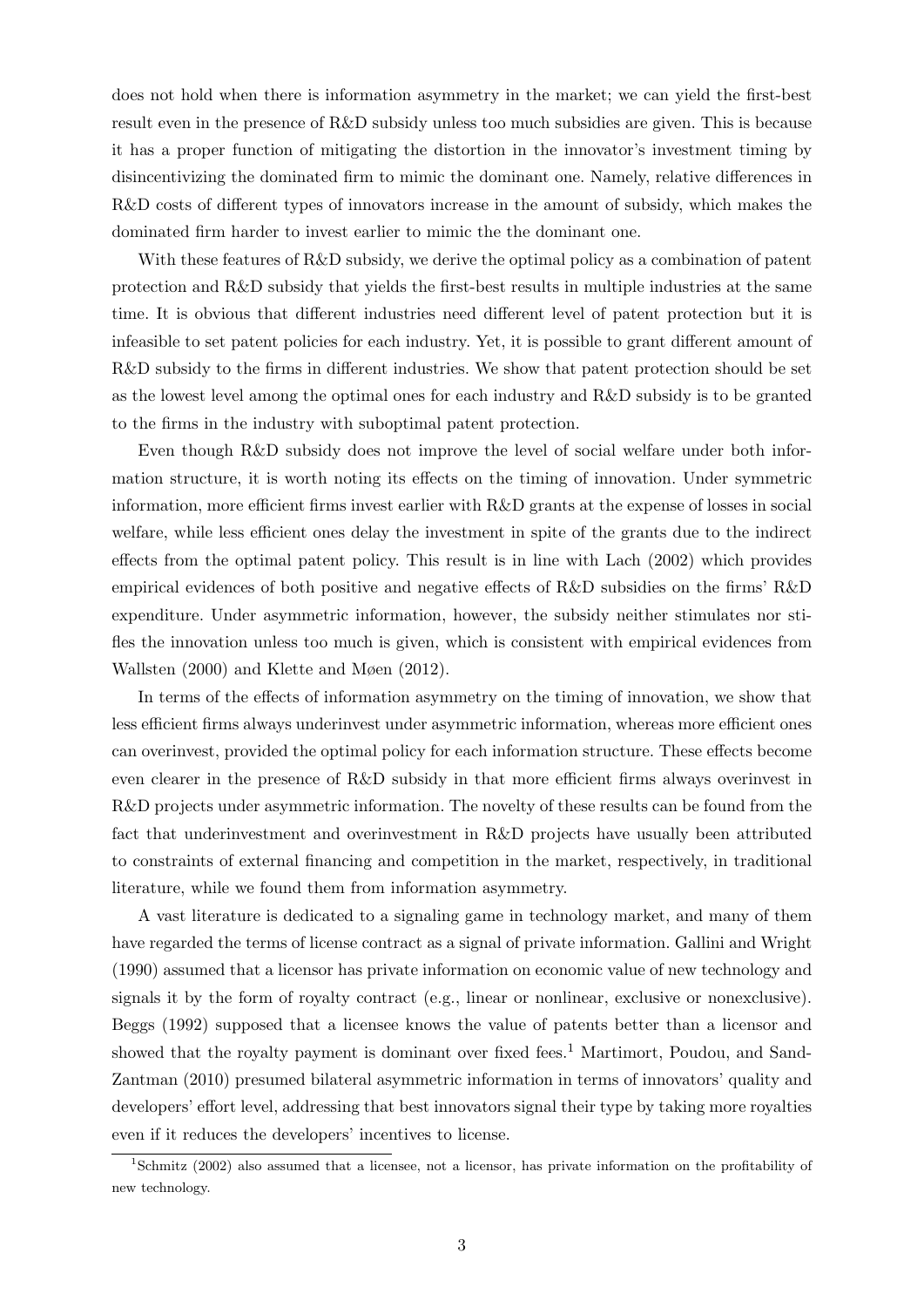There has been another stream of research on inventors' signaling which focuses on the disclosure of information. Bhattacharya and Ritter (1983) supposed that innovators disclose their private information for the sake of external financing. Anton and Yao (1994) and Anton and Yao (2002) examined a vertically separated market with downstream duopoly, addressing that an upstream firm has an incentive to reveal its private information prior to the contract, even in the absence of property rights.<sup>2</sup> Anton and Yao (2003) and Anton and Yao (2004) demonstrated that the leader has an incentive to disclose its private information in spite of the follower's imitation.<sup>3</sup> Gick (2008) focused on small firms' signaling scenario in which two inventors compete in the upstream market while a downstream firm has an option not to cooperate with them, and showed that the inventor chooses to disclose via patent filing even in the presence of disclosure costs.

None of these papers, however, investigated the innovator's R&D investment decision. Namely, they assumed that inventors discover new technology without any costs. In contrast, we endogenize the innovator's decision on the timing of R&D investment and regard it as a signal of technology's quality to the licensee under asymmetric information. This novel approach on R&D investment and the government's policies sheds light on the dynamics perspective of the licensing game that has received little attention from the existing literature. Recent years have seen an increasing discussion about a signaling game via investment timing. Morellec and Schürhoff (2011) adopted this approach to examine a firm's decision on investment and financing, while Bustamante (2012) investigated IPO market with a signaling of investment quality. Grenadier and Malenko (2011) formulated this framework in a general setup and provided a number of examples of its applications in corporate finance.

Meanwhile, much has been discussed about optimal patent policy and most of them have examined the problem in the context of deadweight  $loss$ ,<sup>4</sup> sequetial innovation,<sup>5</sup> and competition by imitation.<sup>6</sup> Yet, relatively little attention has been paid to the patent policy in the presence of vertical separation. Lerner and Tirole (2004) assumed downstream users of which surplus strictly increases in the number of patents licensed, and demonstrated the necessity of patent pools in technology market. Farrell and Shapiro (2008) supposed oligopoly in the downstream market and a licensing with two-part tariff, addressing that weak patents of which validity can be lost by litigation is dominant over ironclad patents that incur significant examination costs. Jeon and Nishihara (2017) investigated a vertically separated market and derived optimal patent policy as a mix of probabilistic validity and damages upon infringement. These papers, however, did not discuss how strong patent should be in the presence of asymmetric information under which a license contract in the real world is usually made. Our model examines this issue and extends the discussion by incorporating R&D subsidy as another axis of the government's

<sup>2</sup>Anton and Yao (1994) examined a contract between an inventor and two manufacturing firms, while Anton and Yao (2002) studied a contract between a seller who has ideas for innovation and two inventors.

<sup>3</sup>Anton and Yao (2003) focused on product-innovation under which the follower cannot produce without the leader's disclosure of technology, while Anton and Yao (2004) was dedicated to process-innovation under which the follower can use the existing technology as well.

 $4$ See Gilbert and Shapiro (1990), Klemperer (1990), and Denicolò (1996).

<sup>5</sup>See Scotchmer (1991), Green and Scotchmer (1995), Chang (1995), and Scotchmer (1996).

 $6$ See Choi (1998), Aoki and Hu (1999), Wright (1999), Anton and Yao (2006), and Choi (2009).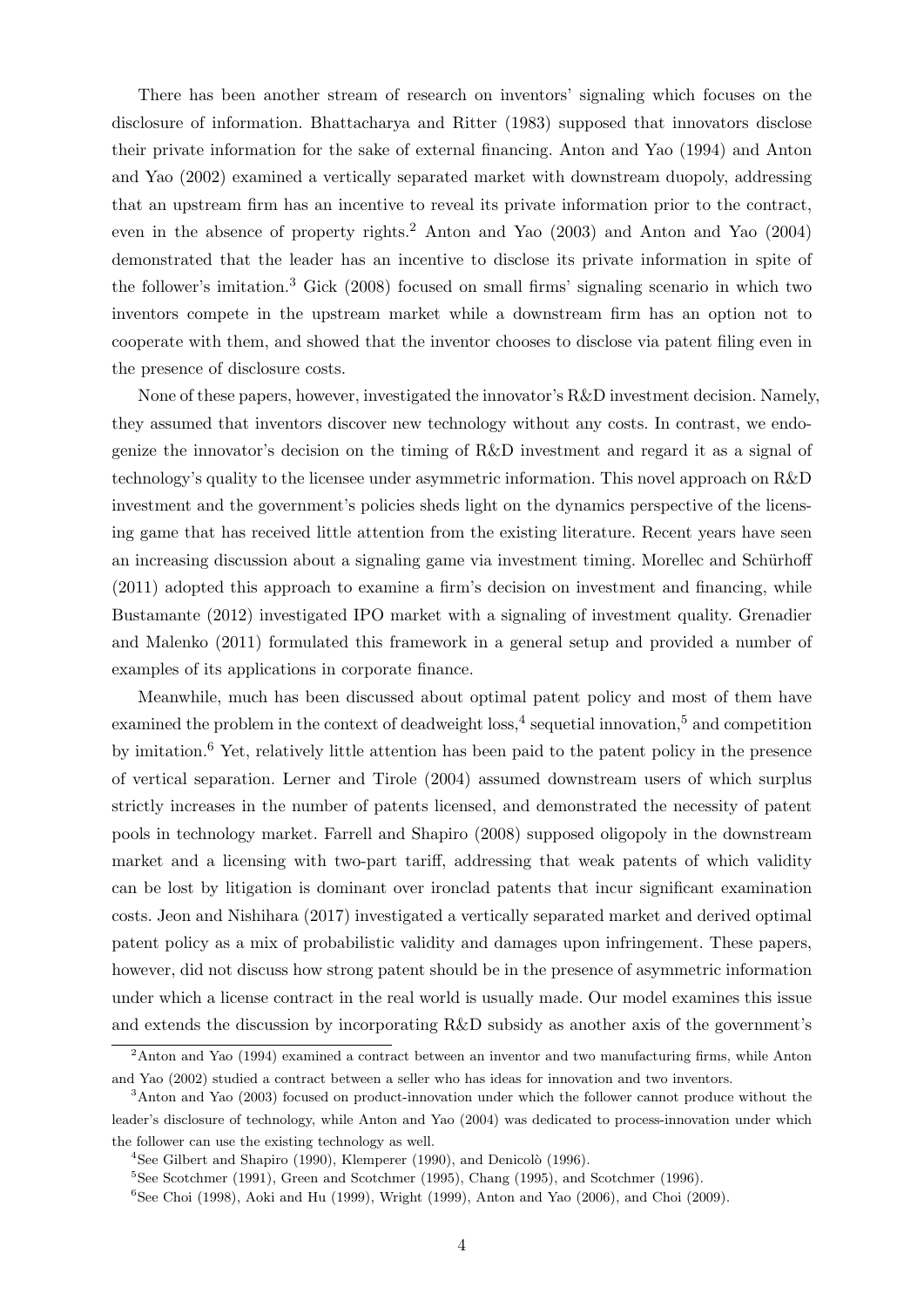policies.

Despite the plethora of research on R&D subsidy, no consensus has been reached regarding its effectiveness in both theoretical and empirical models. Spence (1984) argued that positive subsidy is optimal in the presence of spillover, and Hinloopen (1997) supported this claim by showing that R&D subsidy is more effective than R&D cooperation. Yet, Lahiri and Ono (1999) refuted this argument based on more general demand function, addressing that a firm with cost advantage should be subsidized while a firm without it should be taxed. Gick (2008) studied a signaling game of innovation via disclosure and found that the subsidization of patent filing costs is socially wasteful in that it induces excessive disclosure. Empirical evidences present a mixed results as well. Even though many studies have shown that the subsidy does stimulate R&D activities,<sup>7</sup> there also exist researches that show the evidence of no stimulation (e.g., Wallsten  $(2000)$  and Klette and Møen  $(2012)^8$ ) and the crowding out effects  $(e.g., Busom (2000))$ , Klette, Møen, and Griliches (2000), David, Hall, and Toole (2000), and Lach (2002)). Our model clarifies the interaction between R&D subsidy and patent protection under different types of information structure, and reveals both positive and negative effects of R&D subsidy on the timing of innovation and social welfare.

The remainder of this paper is organized as follows. We illustrate the setup of the model in Section 2.1 and derive the firm's investment decision under symmetric information as a benchmark in Section 2.2. We introduce asymmetric information in Section 2.3 and examine how it changes the investment decision and the optimal patent policy. In Section 3, we incorpate R&D subsidy into the model and investigate its effects on the timing of innovation and social welfare under symmetric and asymmetric information in Sections 3.1 and 3.2, respectively. Section 4 presents the results of comparative statics for the parameters given in Section 4.1; the discussion on the degree of asymmetry in technology's quality and R&D cost efficiency is given in Sections 4.2 and 4.3, respectively, while that on the proportion of innovators with different types is given in Section 4.4. Section 5 provides a brief summary of the main results of this research.

## 2 The model and solutions

#### 2.1 Setup

Suppose there is a downstream firm that makes a product of which demand shock is given by a one-dimensional geometric Brownian motion as follows:

$$
dX_t = \mu X_t dt + \sigma X_t dW_t
$$
\n(1)

where  $\mu$  and  $\sigma$  are positive constants and  $(W_t)_{t\geq 0}$  is a standard Brownian motion on a filtered probability space  $(\Omega, \mathcal{F}, \mathbb{F} := (\mathcal{F}_t)_{t>0}, \mathbb{P})$  satisfying the usual conditions. A risk-free rate is given by a constant  $r > \mu$  to ensure the finiteness of value functions. By manufacturing the product,

 $^7$ See Czarnitzki and Toole (2007), González and Pazó (2008), and Hussinger (2008).

<sup>8</sup>They found that the subsidy neither stimulates nor stifles firms' R&D investment.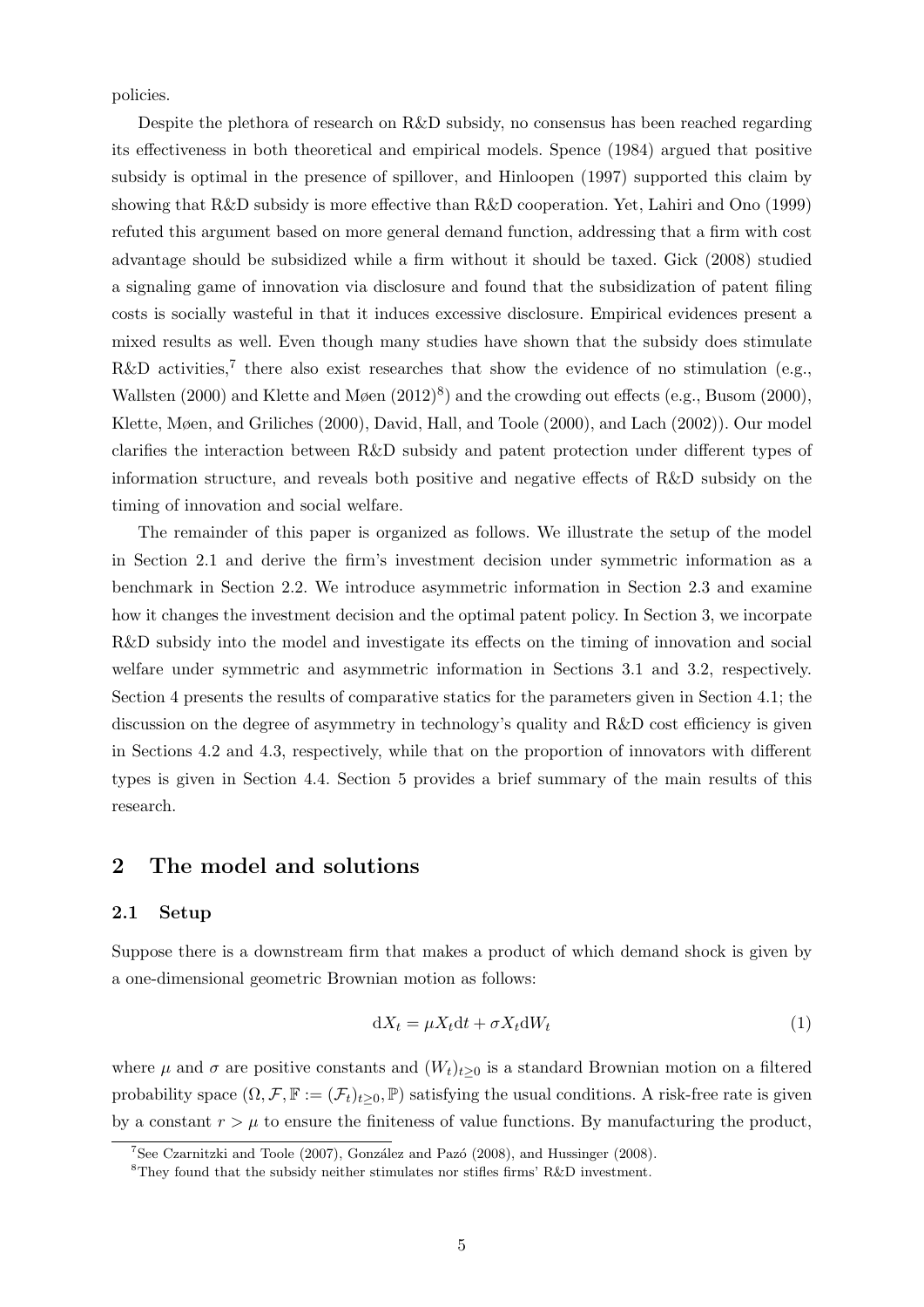the downstream firm makes revenue flows  $\pi X_t$ , and the production costs c per unit. Thus, its current value can be written as follows:

$$
\mathbb{E}\Big[\int_{t}^{\infty} e^{-r(s-t)}(\pi - c)X_s \, ds \Big| X_t = x\Big] = \frac{(\pi - c)x}{r - \mu} \tag{2}
$$

Meanwhile, there is an upstream firm which can carry out R&D investment at lump-sum costs  $\delta$  and develop new technology that can save the downstream firm's running costs by  $\gamma \in (0,1)$ . Since the upstream firm does not have its own production facilities, it can only raise revenue by licensing the cost-saving technology to the downstream firm. That is, the upstream and the downstream firms share the surplus from the innovation by a licensing contract: the former and the latter take a fraction  $\lambda$  and  $1-\lambda$  of the surplus from the cost-saving technology, respectively, where  $\lambda \in [0, 1]$  stands for the degree of patent protection.

Furthermore, we assume there are two different types of the upstream firm; type  $g$  and type b. The former dominates the latter in terms of the quality of technology and the  $R\&D$  efficiency;  $\gamma_g > \gamma_b$  and  $\delta_g < \delta_b$ . Namely, type g can develop more innovative technology at lower costs.<sup>9</sup> The probability that the upstream firm's type is g and b is given by p and  $1 - p$ , respectively, where  $p \in (0, 1)$ . In other words, p denotes the proportion of more efficient firms in the upstream market.

#### 2.2 Benchmark model: symmetric information

Before getting into the main model in which there exists asymmetric information regarding the upstream firm's type, we examine a licensing contract of new technology under symmetric information first as a benchmark model.

Suppose the downstream firm can identify the upstream firm's true type. The license fee of newly developed technology is determined based on the quality of the technology and the patent protection and is chosen as  $\lambda \gamma_i c$  per unit for  $i \in \{g, b\}$ . Given these royalties which can be raised after the innovation, we can examine the upstream firm's decision on the R&D investment timing. It is well-known from real options theory that a firm's option value  $v(x)$ satisfies the following ordinary differential equation:

$$
rv = \mu x \frac{\mathrm{d}v}{\mathrm{d}x} + \frac{1}{2} \sigma^2 x^2 \frac{\mathrm{d}^2 v}{\mathrm{d}x^2} \tag{3}
$$

of which solution takes the form of

$$
v(x) = Ax^{\alpha} + Bx^{\beta}
$$
 (4)

where

$$
\alpha = \frac{1}{2} - \frac{\mu}{\sigma^2} + \sqrt{\left(\frac{1}{2} - \frac{\mu}{\sigma^2}\right)^2 + \frac{2r}{\sigma^2}} > 1, \qquad \beta = \frac{1}{2} - \frac{\mu}{\sigma^2} - \sqrt{\left(\frac{1}{2} - \frac{\mu}{\sigma^2}\right)^2 + \frac{2r}{\sigma^2}} < 0 \tag{5}
$$

<sup>&</sup>lt;sup>9</sup>A number of papers have investigated the effects of incomplete information regarding the profitability (e.g., Gallini and Wright (1990), Beggs (1992), Schmitz (2002)) and the cost structure (e.g., Anton and Yao (2003), Bessen (2004), Gick (2008), Martimort, Poudou, and Sand-Zantman (2010)). In this paper, we follow the fashion of Grossman and Horn (1988) and Chen (1991) which presumed that the marginal costs of producing high quality is lower for firms with higher efficiency.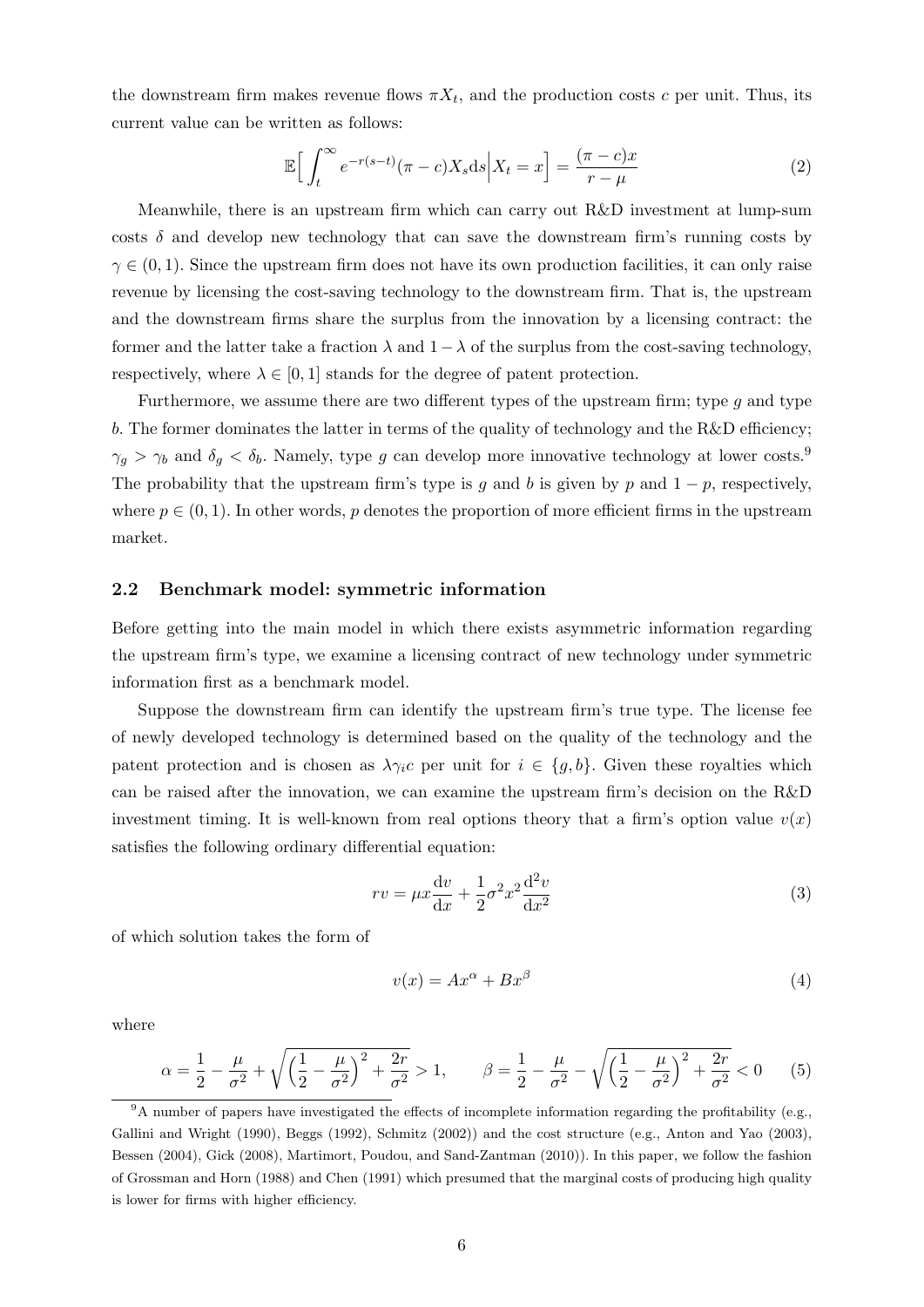Note that  $B = 0$  holds due to the boundary condition of  $v(0) = 0$ . By the standard argument from real options literature, we can derive the value function of the upstream firm of type  $i \in \{g, b\}$  under symmetric information as follows:

$$
U_i^s(x) = \left[\frac{\lambda \gamma_i c X_i}{r - \mu} - \delta_i\right] \left(\frac{x}{X_i}\right)^\alpha \tag{6}
$$

where

$$
X_i = \frac{\alpha(r - \mu)\delta_i}{(\alpha - 1)\lambda\gamma_i c} \tag{7}
$$

Note that  $X_g < X_b$  holds because of  $\gamma_g > \gamma_b$  and  $\delta_g < \delta_b$ . That is, the dominant firm with more innovative technology and more efficiency in R&D process invests earlier than the dominated one. It is also natural that  $\partial X_i/\partial \lambda < 0$  holds; the stronger patent protection is, the earlier the innovation is made.

The downstream firm will adopt the cost-saving technology as soon as it becomes available, and thus, the value of the downstream firm making the license contract with the upstream firm of type  $i \in \{g, b\}$  under symmetric information is derived as follows:

$$
D_i^s(x) = \frac{(\pi - c)x}{r - \mu} + \frac{(1 - \lambda)\gamma_i c X_i}{r - \mu} \left(\frac{x}{X_i}\right)^\alpha \tag{8}
$$

Note that  $\partial D_i^s(x)/\partial X_i$  < 0 holds; the earlier the innovation is made, the more the downstream firm benefits from it. This is because the downstream firm enjoys the surplus from the costsaving technology without any contribution to its development. In other words, the downstream firm gets a free ride on the innovation solely led by the upstream firm. This argument becomes even clearer when we evaluate social welfare as follows:

$$
W^{s}(x) = pW_{g}^{s}(x) + (1-p)W_{b}^{s}(x)
$$
\n(9)

where

$$
W_i^s(x) = U_i^s(x) + D_i^s(x)
$$
\n(10)

$$
= \frac{(\pi - c)x}{r - \mu} + \left[\frac{\gamma_i c X_i}{r - \mu} - \delta_i\right] \left(\frac{x}{X_i}\right)^{\alpha} \quad \forall i \in \{g, b\}
$$
 (11)

## Insert Figure 1 here.

Figure 1 presents the results from comparative statics of regarding the patent protection  $\lambda$ based on parameters given in Section 4.1. We can clearly see from Panel (a) that the upstream firm's value monotonically increases in  $\lambda$ , which is a natural result. The downstream firm's value, however, is not monotone with respect to  $\lambda$  (Panel (b)). As mentioned before, it monotonically decreases in  $X_i$  for  $i \in \{g, b\}$ ; the earlier the innovation is made, the more the downstream firm benefits from it. The increase of  $\lambda$  advances the development of new technology (Panels (c) and (d)), which raises the downstream firm's value while  $\lambda$  is sufficiently low. After  $\lambda$  exceeds a certain level, however, the burden of higher royalties dominates the gains from earlier innovation, and the downstream firm's value starts to decrease in  $\lambda$ .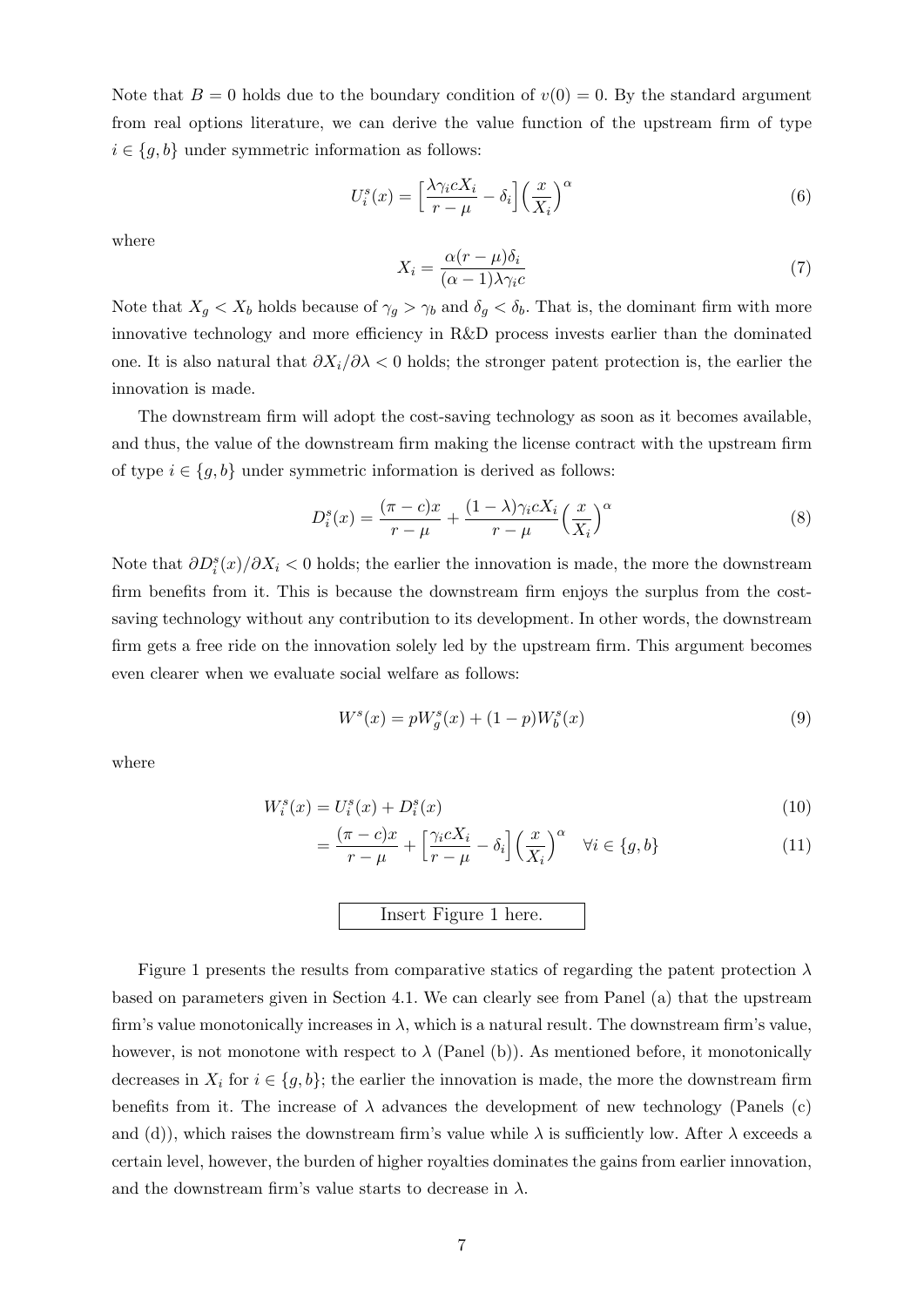Meanwhile, we can see from Panel (e) that social welfare as the sum of both firms' value monotonically increases in  $\lambda$ . This implies that perfect protection on patents is optimal under symmetric information, and the reason is as follows. We can see from (11) that the level of social welfare coincides with the value of a hypothetical firm into which the upstream and the downstream firms are vertically integrated. Thus, the policymaker's decision on the patent protection  $\lambda$  to maximize social welfare is equivalent to the hypothetical firm's decision to maximize its value. In this regard, we can easily see that  $\lambda_s^* = 1$  is the optimal policy since it yields the optimal investment timing of the hypothetical firm with profits flow  $\gamma_i c X_t$  and investment costs  $\delta_i$  for  $i \in \{g, b\}$ . This result implies that to maximize social welfare under symmetric information, the whole surplus from the innovation should be apportioned to the one to which the innovation is attributed. In other words, we can have the same results of vertical integration by compensating the firms according to their contribution to the innovation. This is in line with the desirable direction of patent reform suggested by Shapiro (2008).

It is worth noting that social welfare is maximized when innovation is made at its earliest time. Namely, we can see from Panels (c), (d), and (e) that  $W^s$  is the highest when  $X_g$  and  $X_b$  are the lowest. This result can be read from the perspective of consumer surplus in that the earlier the invention is made, the more consumers benefit from it. As will be shown shortly, however, this monotonicity between the investment timing and the level of social welfare does not hold when there exists information asymmetry in the market.

#### 2.3 Main model: asymmetric information

Now we shall proceed to the main model in which there exists asymmetric information regarding the upstream firm's type. Suppose the downstream firm cannot identify the quality of the technology before it actually uses  $it^{10}$  and a licensing contract is irreversible in that the terms cannot be changed once they seal the deal.

Given higher royalties for type  $g$  firm, type  $b$  has an incentive to mimic type  $g$ 's investment behavior. That is, type  $b$  can choose to invest earlier than it would have done under symmetric information to pretend to be type  $q$  so that it gets higher royalties from the licensee. In spite of the incomplete information, the downstream firm can observe the counterparty's investment behavior. Thus, the upstream firm's investment timing plays a role of a signal of its type.<sup>11</sup> If the upstream firm of type  $i$  invests at the threshold  $X$  and the quality of its technology is perceived as  $\gamma$ , the firm value is evaluated as follows:

$$
U_i^a(x; X, \gamma) = \left[\frac{\lambda \gamma c X}{r - \mu} - \delta_i\right] \left(\frac{x}{X}\right)^{\alpha} \quad \forall i \in \{g, b\}
$$
 (12)

<sup>&</sup>lt;sup>10</sup>This assumption can be construed in the context of "experience goods" discussed in Grossman and Horn (1988) and Chen (1991). They analyzed informational barriers to enter the market and supposed that consumers do not know the value of the goods until they use it.

<sup>&</sup>lt;sup>11</sup>Many studies have investigated a signaling game under asymmetric information in technology market. Some of them discussed a signaling via disclosure (e.g., Bhattacharya and Ritter (1983), Anton and Yao (1994), Anton and Yao (2003), Anton and Yao (2004), Gick (2008)) while others studied a signaling via the terms of license contract (e.g., Gallini and Wright (1990), Beggs (1992), Martimort, Poudou, and Sand-Zantman (2010)). In this paper, we limit ourselves to the royalties contract and exclude the possibility of disclosure, focusing on the dynamics perspective of license contract.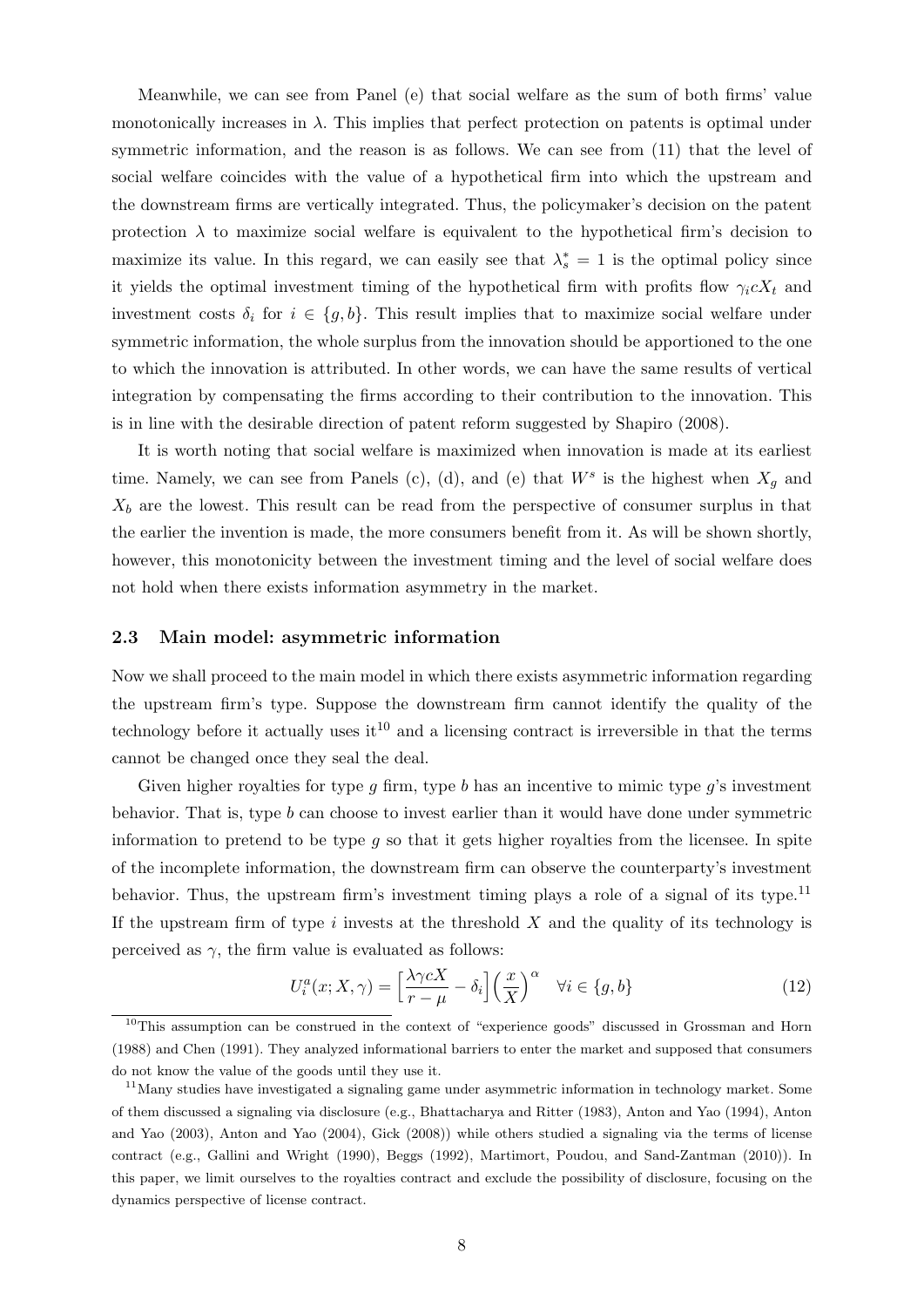and the following holds regarding the sensitivity of the valuation:

$$
\frac{\partial}{\partial X}U_i^a(x;X,\gamma) = \left[\frac{(1-\alpha)\lambda\gamma c}{r-\mu} + \frac{\alpha\delta_i}{X}\right] \left(\frac{x}{X}\right)^\alpha \tag{13}
$$

$$
\frac{\partial}{\partial \gamma} U_i^a(x; X, \gamma) = \frac{\lambda c X}{r - \mu} \left(\frac{x}{X}\right)^\alpha \tag{14}
$$

Meanwhile, the following equation holds along any iso-value curve:

$$
\frac{\partial}{\partial X}U_i^a(x;X,\gamma) + \frac{\partial}{\partial \gamma}U_i^a(x;X,\gamma)\frac{\partial \gamma}{\partial X} = 0
$$
\n(15)

Thus, the elasticity of substitution between the perceived quality of the technology  $\gamma$  and the investment timing  $X$  can be derived as follows:

$$
\frac{\partial \gamma}{\partial X} \frac{X}{\gamma} = -\frac{\frac{\partial}{\partial X} U_i^a(x; X, \gamma)}{\frac{\partial}{\partial \gamma} U_i^a(x; X, \gamma)} \frac{X}{\gamma}
$$
(16)

$$
= (\alpha - 1) - \frac{\alpha \delta_i (r - \mu)}{\lambda \gamma c X} \tag{17}
$$

We can see that the single crossing (or Spencer-Mirrless) condition holds in that (17) negatively depends on  $\delta_i$  and  $\delta_g < \delta_b$ <sup>12</sup> Namely, type g firm finds it less costly to distort its investment timing than type b. Thus, type  $g$  can choose to carry out R&D investment earlier than it would have done under symmetric information so that type b sticks to its investment trigger  $X_b$  and the downstream firm can tell type  $g$  from type  $b$ .

It is possible to discuss regarding a pooling equilibrium in which the upstream firms with both types invest at the same trigger and the license fee is chosen based on the expectation of the technology's quality (i.e.,  $p\gamma_q+(1-p)\gamma_b$ ). Yet, it is well-known that the pooling equilibrium does not satisfy the Intuitive Criterion from Cho and Kreps (1987) and suffers from the multiplicity of equilibrium. Thus, we limit ourselves to the (least-cost) separating equilibrium in the present model.<sup>13</sup>

Type b firm has an incentive to mimic type q by investing at the trigger  $X$  when the following condition holds:

$$
\left[\frac{\lambda\gamma_g cX}{r-\mu} - \delta_b\right] \left(\frac{x}{X}\right)^{\alpha} \ge \left[\frac{\lambda\gamma_b cX_b}{r-\mu} - \delta_b\right] \left(\frac{x}{X_b}\right)^{\alpha} = U_b^s(x)
$$
\n(18)

In other words, type  $b$  is willing to bear the costs of distortion in the investment timing as long as the gains from the increased royalties are high enough to satisfy (18). Thus, we can derive the trigger  $X^*$  under which type b gives up on mimicking type g from the binding condition of (18).

Similarly, type g firm's incentive compatibility condition to separate itself from type b by deviating from the first-best investment trigger  $X_q$  is as follows:

$$
\left[\frac{\lambda\gamma_g cX}{r-\mu} - \delta_g\right] \left(\frac{x}{X}\right)^{\alpha} \ge \left[\frac{\lambda\gamma_b cX_b}{r-\mu} - \delta_g\right] \left(\frac{x}{X_b}\right)^{\alpha} \tag{19}
$$

<sup>&</sup>lt;sup>12</sup>See Chapter 7 of Fudenberg and Tirole (1991) for a fuller discussion on a single crossing condition in a signaling game.

<sup>13</sup>Martimort, Poudou, and Sand-Zantman (2010) and Grenadier and Malenko (2011) also documented that the separating equilibrium is the unique equilibrium under the assumption that out-of equilibrium beliefs must satisfy the restriction specified by the D1 refinement.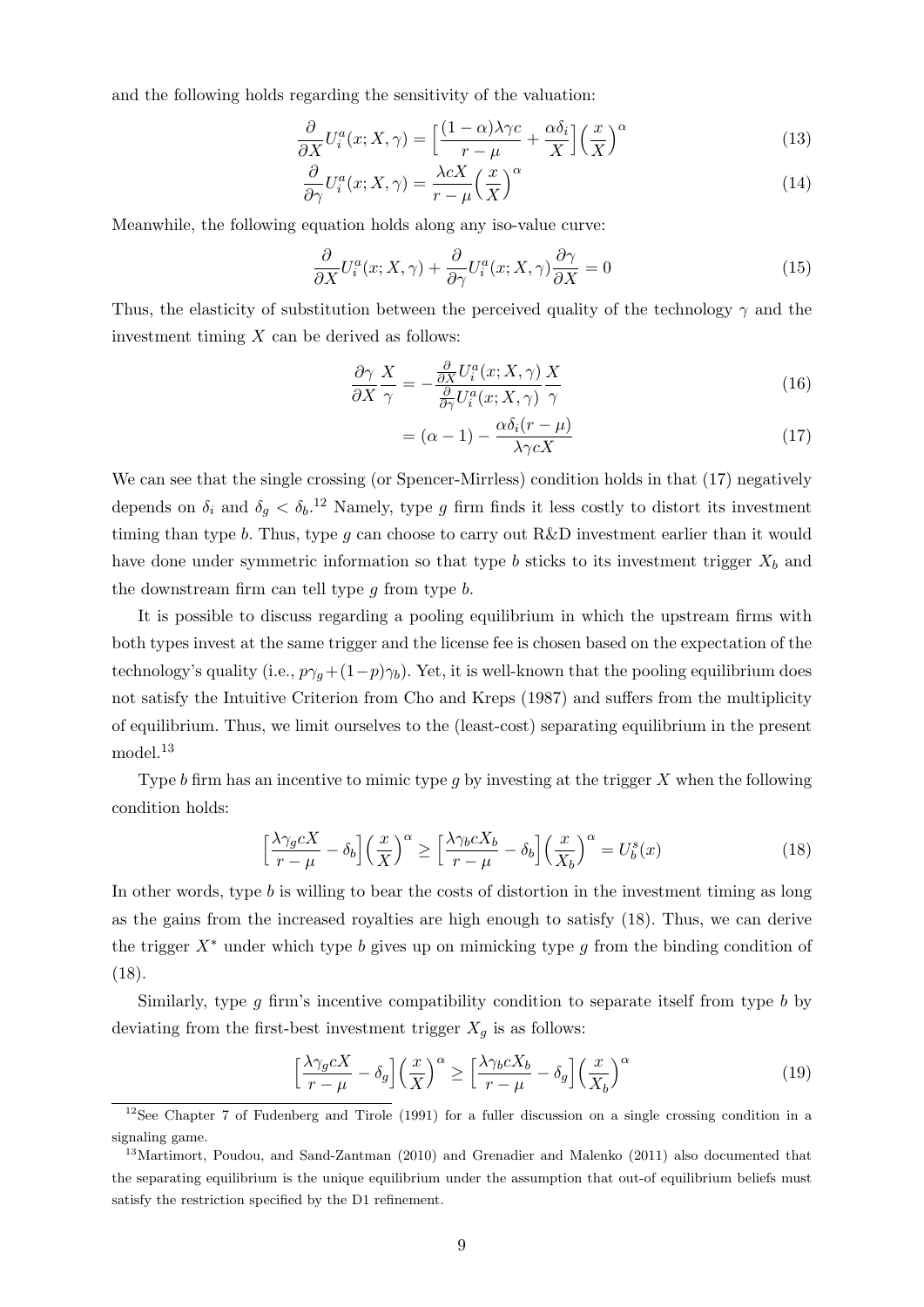The binding condition of (19) yields  $X^*_{\text{max}}$  over which type g gives up on separating itself from type b due to the high costs of distortion in the investment timing. Thus, the separating equilibrium exists only if  $X^* \leq X^*_{\text{max}}$  holds.

Following these arguments, we can derive the value functions of the upstream firm of each type under asymmetric information as follows:

$$
U_g^a(x) = \begin{cases} \left[\frac{\lambda \gamma_g c X^*}{r - \mu} - \delta_g\right] \left(\frac{x}{X^*}\right)^\alpha & \text{if } X^* < X_g\\ U_g^s(x) & \text{if } X^* \ge X_g \end{cases} \tag{20}
$$

$$
U_b^a(x) = U_b^s(x) \tag{21}
$$

Note that type g firm invests at the trigger  $X_g$  when  $X^* \ge X_g$ ; if type g can separate itself from type b at its first-best investment timing, there is no reason to deviate from it.

Similarly, the value of the downstream firm making the license contract with each type of upstream firm under asymmetric information is derived as follows:

$$
D_g^a(x) = \begin{cases} \frac{(\pi - c)x}{r - \mu} + \left[\frac{(1 - \lambda)\gamma_g cX^*}{r - \mu}\right] \left(\frac{x}{X^*}\right)^\alpha & \text{if } X^* < X_g, \\ D_g^s(x) & \text{if } X^* \ge X_g \end{cases} \tag{22}
$$

$$
D_b^a(x) = D_b^s(x) \tag{23}
$$

Thus, the level of social welfare under asymmetric information can be evaluated as follows:

$$
W^{a}(x) = pW_{g}^{a}(x) + (1-p)W_{b}^{a}(x)
$$
\n(24)

where

$$
W_g^a(x) = U_g^a(x) + D_g^a(x)
$$
\n(25)

$$
= \begin{cases} \frac{(\pi - c)x}{r - \mu} + \left[ \frac{\gamma_g c X^*}{r - \mu} - \delta_g \right] \left( \frac{x}{X^*} \right)^\alpha & \text{if } X^* < X_g\\ W_g^s(x) & \text{if } X^* \ge X_g \end{cases} \tag{26}
$$

$$
W_b^a(x) = W_b^s(x) \tag{27}
$$

It is straightforward that  $U_g^a(x) \leq U_g^s(x)$  holds because the upstream firm deviates from its first-best investment when  $X^* < X_g$ . In contrast,  $D_g^a(x) \geq D_g^s(x)$  holds because the downstream firm value decreases in the investment trigger, which is chosen as  $\min(X^*, X_g)(\leq X_g)$  under asymmetric information. In other words, the upstream firm, the inventor of new technology, suffers losses from information asymmetry, whereas the downstream firm, the free rider of innovation, benefits from it. We can clearly see these results from Panels (a) and (b) of Figure 1.

It is of special interest if social welfare monotonically increases in the level of patent protection under asymmetric information as well. As shown in Panel (e) of Figure 1, however, the monotonicity does not hold when the downstream firm is not informed about the counterparty's type. That is, the optimal patent policy that maximizes social welfare under asymmetric information denoted by  $\lambda_a^*$  is lower than 1. This result implies that perfect protection on patents always harms social welfare under asymmetric information, which is in a sharp contrast with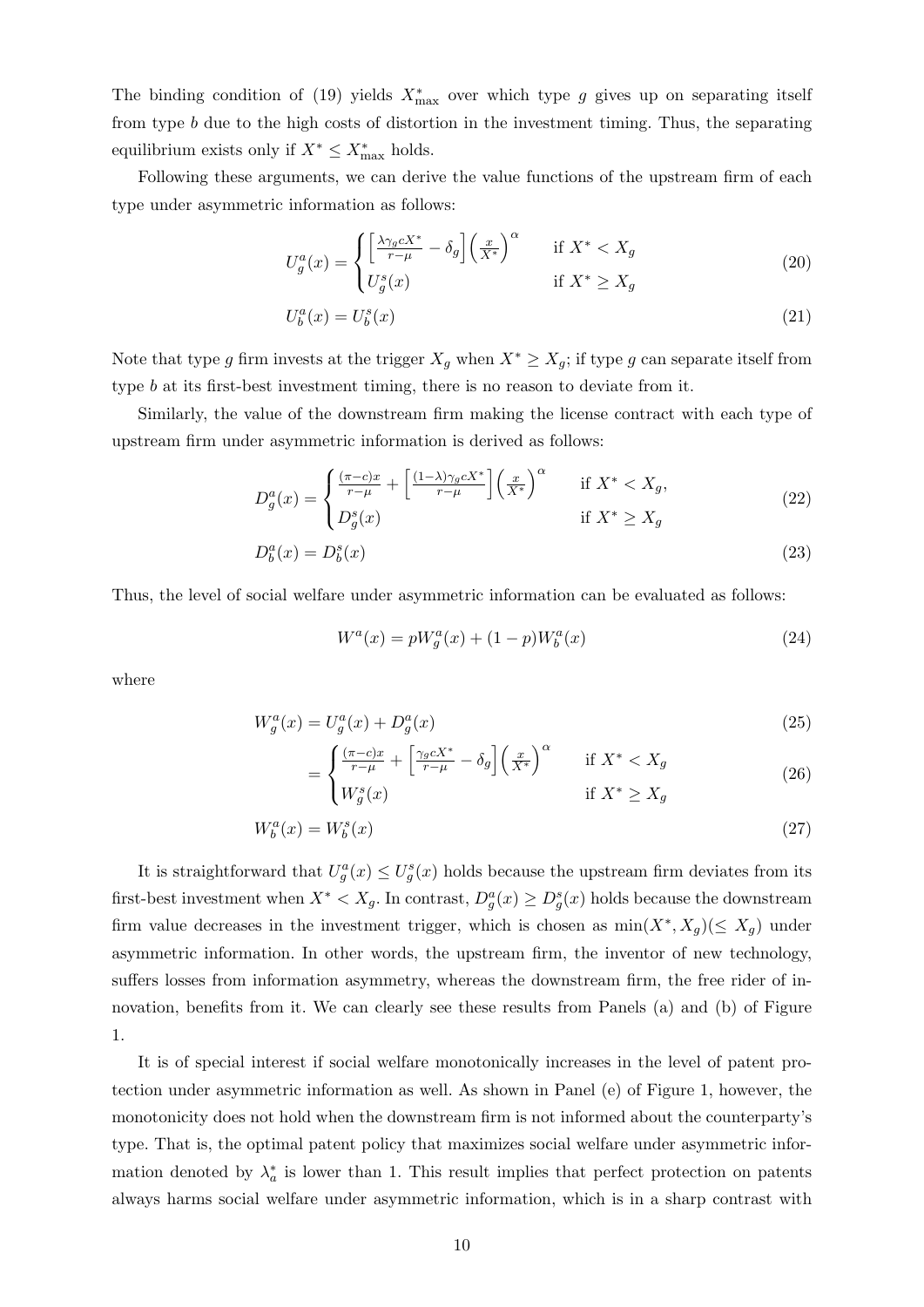the case of symmetric information. This is because the benefits from earlier innovation are dominated by the costs of distortion in the innovator's investment timing when patent protection is too strong. In other words, free-riding on the innovation can rather improve social welfare in the presence of asymmetric information. This can also be read from the context of consumer surplus. Panels  $(c)$ ,  $(d)$ , and  $(e)$  show that the monotonicity between the timing of innovation and social welfare does not hold under asymmetric information as well. Thus, consumers cannot enjoy new technologies at their earliest time in the presence of asymmetric information.

Furthermore, we can see from Panel (e) that social welfare under asymmetric information is higher than that under symmetric information for most patent protection level. In other words, the distortion in R&D investment decision induced by information asymmetry can rather improve social welfare. This counterintuitive result comes from the fact that the downstream firm's value decreases in the investment trigger, of which value is lower under asymmetric information (i.e.,  $\min(X^*, X_g) \leq X_g$ ). In the presence of the optimal patent protection, however, social welfare under symmetric information dominates that under asymmetric information (i.e.,  $W^{s}(x; \lambda_{s}^{*}) \geq W^{a}(x; \lambda_{a}^{*})$ . This is because type g firm makes an inefficient investment decision under asymmetric information as long as  $X^* < X_g$  holds for  $\lambda_a^*$ , whereas there is no dissipation of surplus under symmetric information with  $\lambda_s^* = 1$ .

Given the fact that type g invests earlier (i.e.,  $\min(X^*, X_g) \le X_g$ ) while type b's investment decision remains the same as  $X_b$  under asymmetric information, one might think that information asymmetry only induces overinvestment of more efficient firms. Yet, we need to see how it changes the investment timing in the presence of optimal patent protection for each regime. Recall that  $\lambda_s^* = 1$  and  $\lambda_a^* < 1$  hold and that  $X_b$  monotonically decreases in  $\lambda$  (Panel (d) in Figure 1). Thus,  $X_b(\lambda_a^*) > X_b(\lambda_s^*)$  always holds, which implies that given the optimal patent policy for each regime, less efficient innovators delay the R&D investment under asymmetric information. Note that the underinvestment in R&D projects occurs even without the constraints of external financing which has been attributed to the underinvestment in traditional literature on innovation (e.g., Lerner (1999), Hall (2002)).

The effects of information asymmetry on more efficient inventors' investment decision are less clear. We cannot affirm the direction of its effects because both  $X_g$  and  $X^*$  decrease in  $\lambda$  (Panel (c) in Figure 1) and  $\lambda_a^* < \lambda_s^*$  (= 1) holds. Type g firm overinvests in R&D projects because of asymmetric information if  $X^*(\lambda_a^*) < X_g(\lambda_s^*)(\langle X_g(\lambda_a^*))$  and underinvests if  $X_g(\lambda_s^*)$  $\min(X^*(\lambda_a^*), X_g(\lambda_a^*))$ ; namely, it depends on how much information asymmetry changes the optimal patent policy. In the benchmark case in Figure 1, we observe the overinvestment of R&D projects by more efficient firms (Panel (c)). In traditional literatures, excessive R&D investment has been attributed to strategic substitution (e.g., Brander and Spencer  $(1983)^{14}$ ) or preemptive incentives (e.g., Miltersen and Schwartz (2004), Hsu and Lambrecht (2007), Leung and Kwok (2011)). Yet, we have shown the possibility of overinvestment in R&D projects even in the absence of the competition in the market. Anton and Yao (2003) investigated a signaling game via disclosure of information and also found that information symmetry yields excessive

<sup>&</sup>lt;sup>14</sup>Brander and Spencer (1983) addressed that a firm's strategic behavior induces more R&D, but Leahy and Neary (1997) showed that it rather reduces R&D in the presence of spillover effects.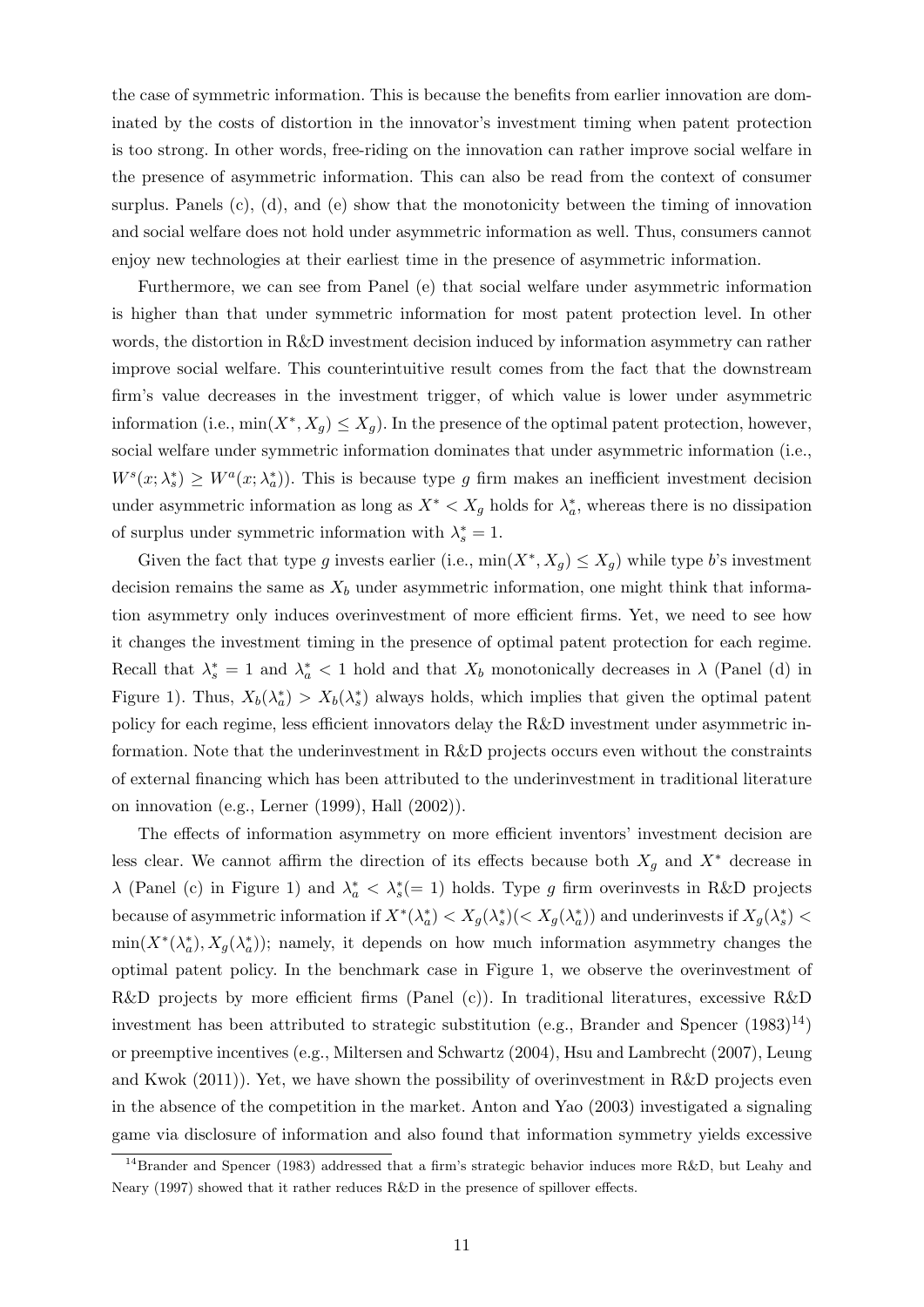disclosure. The difference between their work and ours lies in the fact that excessive disclosure is always socially wasteful in their model, whereas it can be beneficial to the downstream firms and eventually improve social welfare in our model.

## 3 Extension of the model: R&D subsidy

The government might consider granting R&D subsidy to stimulate innovation at the expense of government expenditure, and we need to see if it really does and leads to the improvement of social welfare. As in Section 2, we examine the impact of R&D subsidy under symmetric information first and proceed to the analysis with information asymmetry later.

#### 3.1 Symmetric information

In the presence of subsidy  $\eta \in (0, \delta_g)$ , the R&D investment costs reduce to  $\hat{\delta}_i = \delta_i - \eta$  for  $i \in \{g, b\}$ , and the value of upstream and downstream firms for  $i \in \{g, b\}$  can be evaluated in the same way as follows:

$$
\hat{U}_i^s(x) = \left[\frac{\lambda \gamma_i c \hat{X}_i}{r - \mu} - \hat{\delta}_i\right] \left(\frac{x}{\hat{X}_i}\right)^\alpha \tag{28}
$$

$$
\hat{D}_i^s(x) = \frac{(\pi - c)x}{r - \mu} + \left[\frac{(1 - \lambda)\gamma_i c \hat{X}_i}{r - \mu}\right] \left(\frac{x}{\hat{X}_i}\right)^\alpha \tag{29}
$$

where

$$
\hat{X}_i = \frac{\alpha (r - \mu)\hat{\delta}_i}{(\alpha - 1)\lambda \gamma_i c}
$$
\n(30)

The government's expenditure on the subsidy to the innovator of type  $i \in \{g, b\}$  is

$$
\hat{S}_i^s(x) = \eta \left(\frac{x}{\hat{X}_i}\right)^\alpha \tag{31}
$$

and thus, social welfare in the presence of R&D subsidy under symmetric information can be evaluated as follows:

$$
\hat{W}^s(x) = p\hat{W}^s_g(x) + (1-p)\hat{W}^s_b(x)
$$
\n(32)

where

$$
\hat{W}_i^s(x) = \hat{U}_i^s(x) + \hat{D}_i^s(x) - \hat{S}_i^s(x)
$$
\n(33)

$$
= \frac{(\pi - c)x}{r - \mu} + \left[\frac{\gamma_i c \hat{X}_i}{r - \mu} - \delta_i\right] \left(\frac{x}{\hat{X}_i}\right)^{\alpha} \quad \forall i \in \{g, b\}
$$
 (34)

## Insert Figure 2 here.

Figure 2 presents the results from comparative statics with respect to  $\eta$  based on parameters in Section 4.1, and Panel (a) describes the level of  $\hat{\lambda}_s^*(\eta)$ , the optimal patent protection in the presence of R&D subsidy  $\eta$ . First of all, we can see that it strictly decreases in  $\eta$  and  $\hat{\lambda}_s^*(\eta) < 1$ holds in contrast to  $\lambda_s^* = 1$  for the case without R&D subsidy. In other words, given R&D subsidy granted by the government, perfect patent protection always harms social welfare even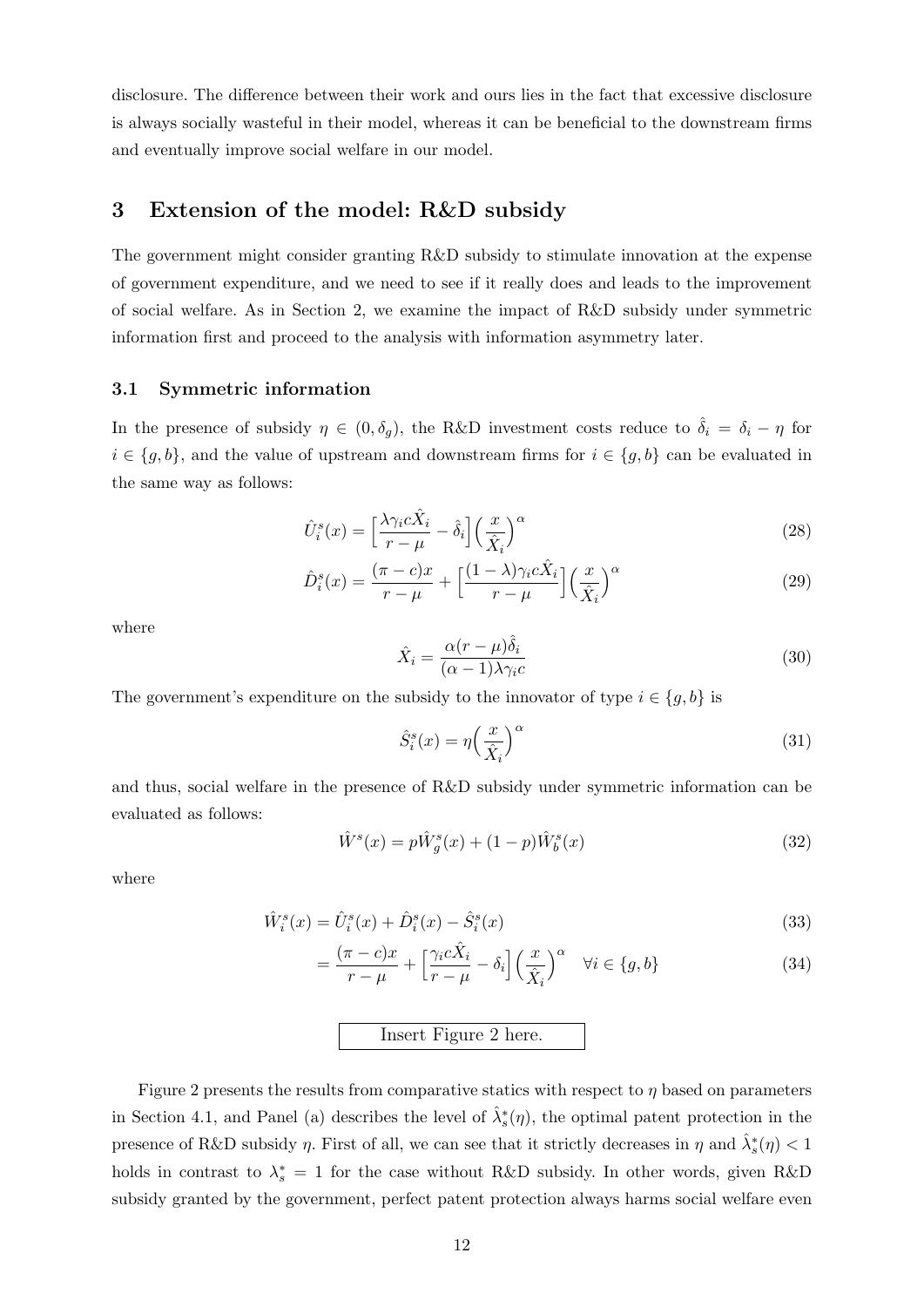in the absence of information asymmetry. This is because both patent protection and R&D subsidy support the upstream firms' incentive to invest and the policymaker needs to keep the balance between these two instruments without overcompensating the innovators.

Meanwhile, we can clearly see from Panel (b) that social welfare decreases in  $\eta$  and  $W^s(x; \lambda_s^*)$  $\hat{W}^s(x; \hat{\lambda}_s^*)$  always holds. That is, it is not possible to yield the first-best result with R&D subsidy under symmetric information (i.e.,  $\eta_s^* = 0$  where  $\eta_s^*$  denotes the maximum amount of R&D subsidy that can yield the first-best result under symmetric information), and the reason is as follows. From the viewpoint of a hypothetical firm whose objective is to maximize (34), the investment timing decision  $\hat{X}_i$  is made based on the reduced costs  $\hat{\delta}_i$  whereas the actual costs are  $\delta_i$  for  $i \in \{g, b\}$ . The inefficient investment decision from this disparity can be mitigated by the patent policy  $\lambda$ . Namely, we can match  $\hat{X}_i$  in (30) to  $X_i(\lambda_s^*)$  in (7) for  $i \in \{g, b\}$  by setting  $\lambda = 1 - \eta/\delta_i$ . As one can notice immediately, however, this value depends on the type of the innovator, and the optimal patent protection is chosen as  $\hat{\lambda}_s^*(\eta) \in (1 - \eta/\delta_g, 1 - \eta/\delta_b)$  (Panel (a)). That is, a single level of patent protection cannot eliminate the inefficiency stemmed from R&D subsidy completely, and therefore,  $W^s(x; \lambda_s^*) > \hat{W}^s(x; \hat{\lambda}_s^*)$  always holds.

Furthermore, Panels (c) and (d) show that R&D subsidy does not always stimulate innovation. Even though the timing of innovation by more efficient firms gets advanced (i.e.,  $\hat{X}_g(\hat{\lambda}_s^*)$ decreases in  $\eta$ ), that of less efficient firms is rather delayed significantly in spite of the subsidies granted by the government (i.e.,  $\hat{X}_b(\hat{\lambda}_s^*)$  increases in  $\eta$ ). This is because the optimal patent policy in the presence of R&D subsidy is chosen in favor of type g firm (i.e.,  $\hat{\lambda}_s^*(\eta)$  is closer to  $1 - \eta/\delta_q$  than to  $1 - \eta/\delta_b$ , which results from the fact that type g contributes more to social welfare than type b does. Namely, the interaction between patent policy and R&D subsidy yields the different effects of R&D subsidy on the different types of innovators. This result is in line with Lach (2002) which provided empirical evidences of both positive and negative effects of R&D subsidies on the firms' R&D expenditure.

Traditional literatures have supported the government's R&D subsidy on the ground that it promotes innovation and mitigates the underinvestment problem (e.g., Nelson (1959), Arrow (1962)). In contrast, we have shown the possibility of its negative effects on both the timing of innovation and social welfare. The difference comes from the fact that we take into account the indirect effects from the patent protection policy adjusted in accordance with the subsidy. There are a large number papers that stressed the importance of having multiple instruments in  $R&D$  related policies,<sup>15</sup> and the extension of the model given in this section allows us to clarify the interaction between two policies on R&D investment.

To sum up, not only does R&D subsidy worsen the level of social welfare but also it rather delays the innovation of less efficient firms given the optimal patent protection. Thus, there is no reason to grant R&D subsidies under symmetric information unless the government wants to stimulate the innovation of more efficient firms at the expense of delay in that of less efficient ones

<sup>15</sup>Chu (2011) addressed the welfare cost of one-size-fits-all patent protection from the viewpoint of economic growth driven by innovation. Chu and Furukawa (2011) suggested the optimal mix of patent instruments, and Jeon and Nishihara (2017) proposed the optimal patent policy of two channels; probabilistic validity and damages rule. Chen (1991) introduced the tariff on foreign incumbents and R&D subsidies on domestic entrants, while Kang (2006) adopted a mix of IPR protection and R&D subsidies in the international R&D market.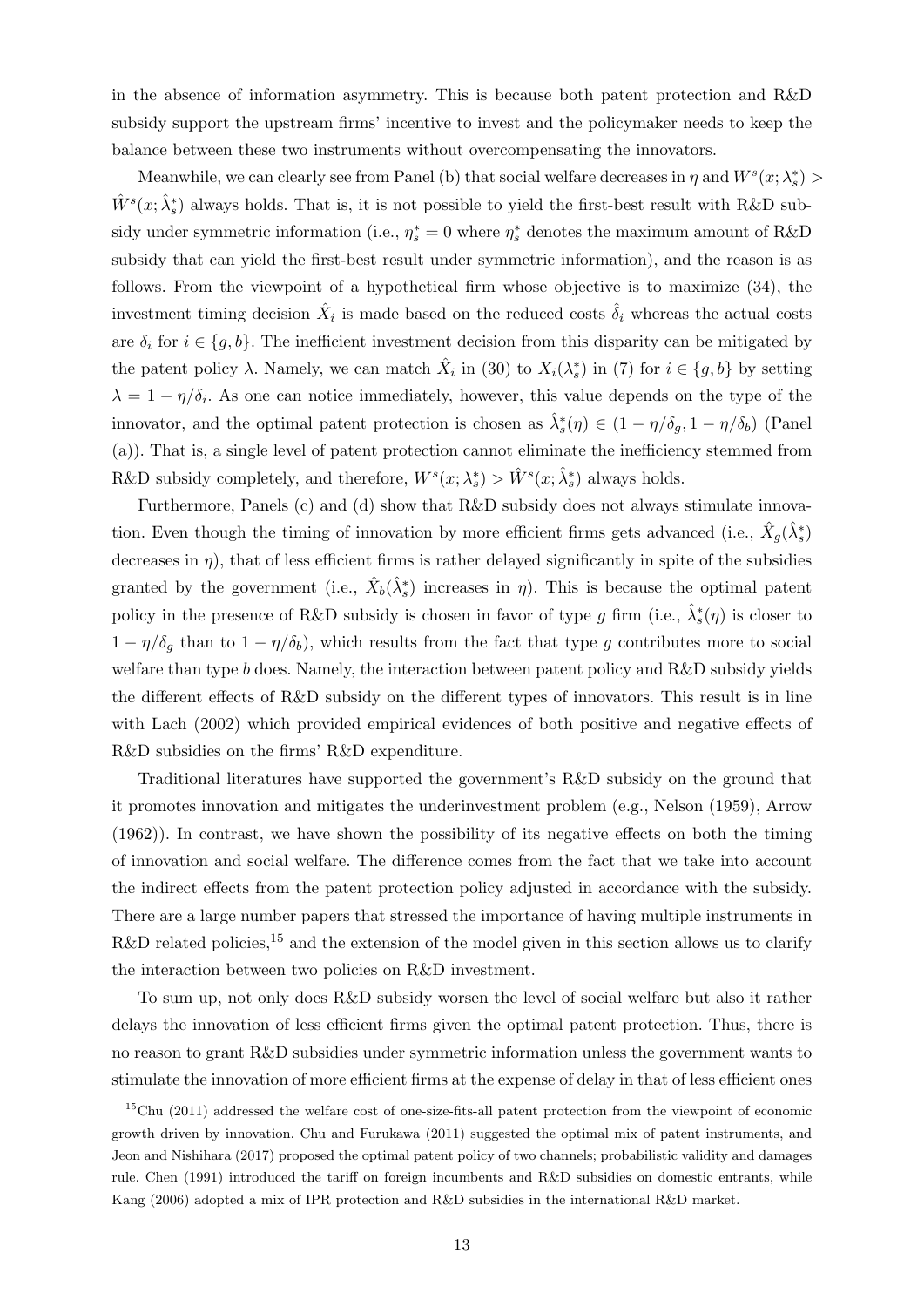and the losses in social welfare. There is a sharp contrast between this result and the argument from Kang (2006) which investigated the international R&D market. The author addressed that it is optimal to adopt weak IPR protection and to subsidize R&D investment, mainly because of the spillover effects between domestic and foreign firms. In contrast, we focused on a licensing game in vertically separated market with heterogeneous innovators and found that it is optimal to grant no subsidies and to guarantee full protection on patents under symmetric information. As will be shown shortly, however, information asymmetry changes the optimal policies as a mix of patent protection and R&D subsidy dramatically.

#### 3.2 Asymmetric information

Now we shall examine if R&D subsidy is a suboptimal policy under asymmetric information as well. It is easy to check that the single crossing condition holds in the presence of  $R\&D$  subsidy, and we can still adopt the framework of a signaling game based on the investment timing.

Following the same argument in Section 2.3, type b firm's incentive compatibility condition to mimic type g by investing at the threshold  $\hat{X}$  is given as follows:

$$
\left[\frac{\lambda\gamma_g c\hat{X}}{r-\mu} - \hat{\delta}_b\right] \left(\frac{x}{\hat{X}}\right)^{\alpha} \ge \left[\frac{\lambda\gamma_b c\hat{X}_b}{r-\mu} - \hat{\delta}_b\right] \left(\frac{x}{\hat{X}_b}\right)^{\alpha} = \hat{U}_b^s(x)
$$
\n(35)

Similarly, type g firm's incentive compatibility condition to separate itself from type b is derived as follows:

$$
\left[\frac{\lambda\gamma_g c\hat{X}}{r-\mu} - \hat{\delta}_g\right] \left(\frac{x}{\hat{X}}\right)^\alpha \ge \left[\frac{\lambda\gamma_b c\hat{X}_b}{r-\mu} - \hat{\delta}_g\right] \left(\frac{x}{\hat{X}_b}\right)^\alpha \tag{36}
$$

Denoting the binding solutions of (35) and (36) by  $\hat{X}^*$  and  $\hat{X}^*_{\text{max}}$ , respectively, a separating equilibrium exists only if  $\hat{X}^* \leq \hat{X}^*_{\text{max}}$  holds.

In the presence of R&D subsidy  $\eta \in (0, \delta_g)$ , the value of the upstream and the downstream firms under asymmetric information can be obtained as follows:

$$
\hat{U}_g^a(x) = \begin{cases}\n\left[\frac{\lambda \gamma_g c \hat{X}^*}{r - \mu} - \hat{\delta}_g\right] \left(\frac{x}{\hat{X}^*}\right)^\alpha & \text{if } \hat{X}^* < \hat{X}_g \\
\hat{U}_g^s(x) & \text{if } \hat{X}^* \ge \hat{X}_g\n\end{cases} \tag{37}
$$

$$
\hat{U}_b^a(x) = \hat{U}_b^s(x) \tag{38}
$$

$$
\hat{D}_g^a(x) = \begin{cases}\n\frac{(\pi - c)x}{r - \mu} + \left[\frac{(1 - \lambda)\gamma_g c \hat{X}^*}{r - \mu}\right] \left(\frac{x}{\hat{X}^*}\right)^\alpha & \text{if } \hat{X}^* < \hat{X}_g \\
\hat{D}_g^s(x) & \text{if } \hat{X}^* \ge \hat{X}_g\n\end{cases} \tag{39}
$$

$$
\hat{D}_b^a(x) = \hat{D}_b^s(x) \tag{40}
$$

The government's expenditure on R&D subsidy to each type of innovators is given by

$$
\hat{S}_g^a(x) = \begin{cases} \eta\left(\frac{x}{\hat{X}^*}\right)^\alpha & \text{if } \hat{X}^* < \hat{X}_g \\ \hat{S}_g^s(x) & \text{if } \hat{X}^* \ge \hat{X}_g \end{cases} \tag{41}
$$

$$
\hat{S}_b^a(x) = \hat{S}_b^s(x) \tag{42}
$$

and thus, social welfare is evaluated as follows:

$$
\hat{W}^{a}(x) = p\hat{W}^{a}_{g}(x) + (1-p)\hat{W}^{a}_{b}(x)
$$
\n(43)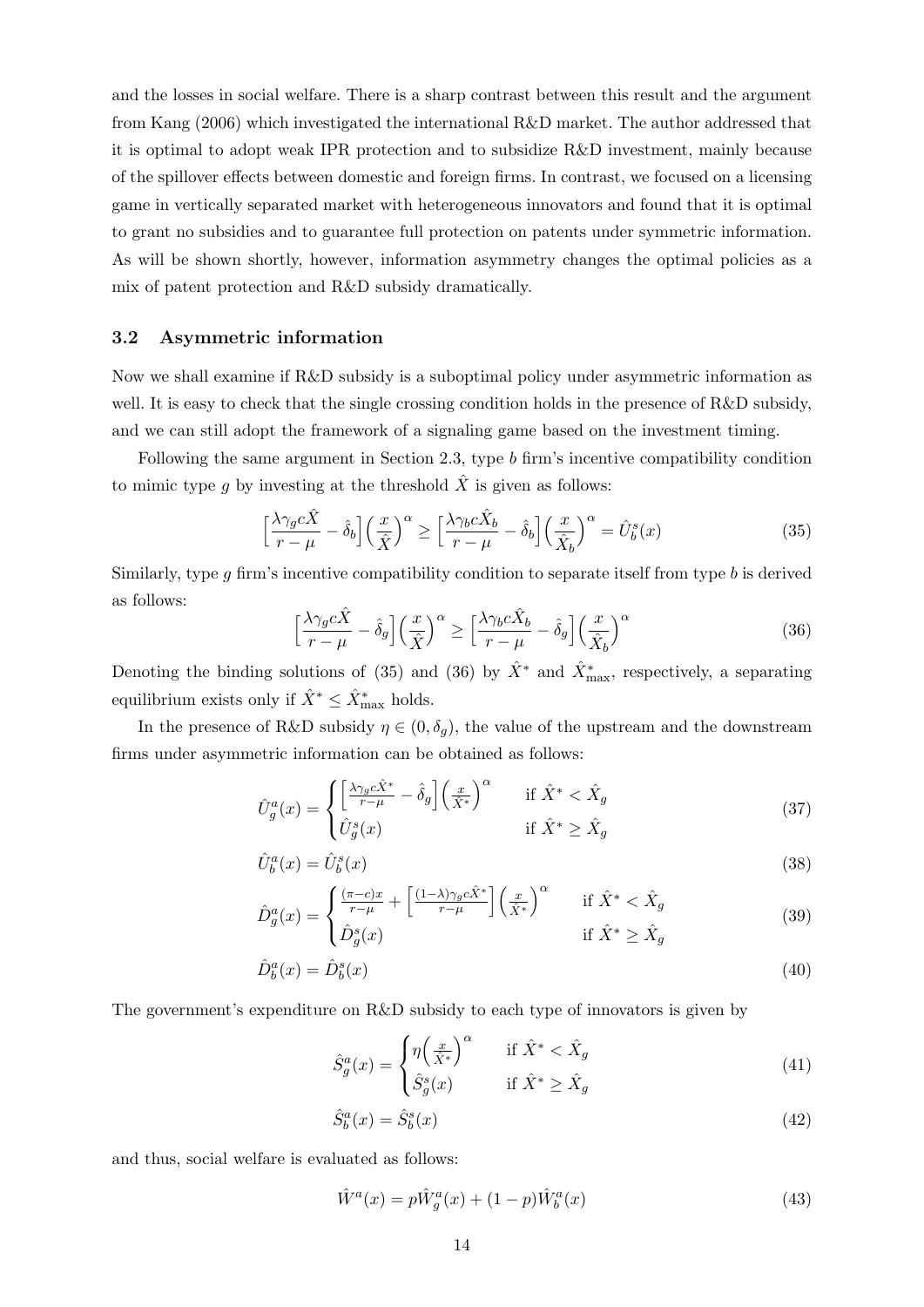where

$$
\hat{W}_g^a(x) = \hat{U}_g^a(x) + \hat{D}_g^a(x) - \hat{S}_g^a(x)
$$
\n(44)

$$
= \begin{cases} \frac{(\pi - c)x}{r - \mu} + \left[ \frac{\gamma_g c \hat{X}^*}{r - \mu} - \delta_g \right] \left( \frac{x}{\hat{X}^*} \right)^\alpha & \text{if } \hat{X}^* < \hat{X}_g\\ \hat{W}_g^s(x) & \text{if } \hat{X}^* \ge \hat{X}_g \end{cases} \tag{45}
$$

$$
\hat{W}_b^a(x) = \hat{W}_b^s(x) \tag{46}
$$

As discussed in the previous subsection, the innovators make R&D investment decision based on the reduced costs  $\hat{\delta}_i$  while the costs incurred in the society remain the same as  $\delta_i$ for  $i \in \{g, b\}$ . The difference here, however, is that type g firm's investment decision depends on type b's incentive to mimic type g provided  $\hat{X}^* < \hat{X}_g$  holds; (35) clearly shows that  $\hat{X}^*$  is associated with  $\hat{X}_b$  yet irrelevant to  $\hat{X}_g$ . This enables us to preserve the level of social welfare even in the presence of R&D subsidy as long as information asymmetry induces type  $q$  firm's overinvestment. This is in sharp contrast to the case of symmetric information under which social welfare strictly decreases in  $\eta$ .

To be more specific, we have  $\hat{W}^a(x; \hat{\lambda}_a^*) = W^a(x; \lambda_a^*)$  provided  $\hat{X}^* < \hat{X}_g$  and  $X^* < X_g$ hold for  $\hat{\lambda}_a^*(\eta)$  and  $\lambda_a^*$ , respectively, where  $\hat{\lambda}_a^*(\eta)$  denotes the optimal patent protection that maximizes social welfare in (43). This is because we can align  $\hat{X}_b(\lambda)$  with  $X_b(\lambda_a^*)$  by having  $\lambda = (1 - \eta/\delta_b)\lambda_a^*$ , which matches  $\hat{X}^*(\lambda)$  with  $X^*(\lambda_a^*)$  as well. In this way, we can eliminate the inefficiency stemmed from the disparity of the decision-related costs and the actual costs incurred to society, and have the same level of social welfare as that without the subsidy.

For other cases, however,  $\hat{W}^a(x; \hat{\lambda}_a^*) \langle W^a(x; \lambda_a^*) \rangle$  holds and the reason is as follows. Suppose  $\hat{X}^* \geq \hat{X}_g$  and  $X^* < X_g$  for  $\hat{\lambda}_a^*(\eta)$  and  $\lambda_a^*$ , respectively. Type g firm invests at the threshold  $\hat{X}_g$ , not at  $\hat{X}^*$ , because it is the first-best investment trigger and type g can still separate itself from type b based on it. In this case, social welfare with R&D subsidy under asymmetric information coincides with that under symmetric information (i.e.,  $\hat{W}^a(x) = \hat{W}^s(x)$ ), which decreases in  $\eta$ . Thus,  $\hat{W}^a(x; \hat{\lambda}_a^*)$  <  $W^a(x; \lambda_a^*)$  holds. When  $X^* \geq X_g$ , social welfare without R&D subsidy under asymmetric information coincides with that under symmetric information (i.e.,  $W^a(x) = W^s(x)$ ), and thus,  $\hat{W}^a(x; \hat{\lambda}_a^*) \langle W^a(x; \lambda_a^*) \rangle$  holds regardless of the relationship between  $\hat{X}^*$  and  $\hat{X}_g$ .

As discussed above, the argument changes dramatically depending on whether information asymmetry induces type g firm's overinvestment given the optimal patent policy (i.e.,  $\hat{X}^* < \hat{X}_g$ and  $X^* < X_g$  for  $\hat{\lambda}_a^*(\eta)$  and  $\lambda_a^*$ , respectively). We can derive the amount of subsidy  $\eta_a^*$  that makes type g firm's investment timing irrelevant to information structure (i.e.,  $\eta_a^*$  equates  $\hat{X}^*$ with  $\hat{X}_g$ ) by solving the binding case of (35) with  $\hat{X}_g$  instead of  $\hat{X}$ , which can be rearranged as follows:

$$
\frac{\alpha \delta_g - (\alpha - 1)\delta_b - \eta_a^*}{\delta_b - \eta_a^*} = \left(\frac{\gamma_b(\delta_g - \eta_a^*)}{\gamma_g(\delta_b - \eta_a^*)}\right)^\alpha \tag{47}
$$

We can see from Panel (b) of Figure 2 that  $\hat{W}^a(x; \hat{\lambda}_a^*)$  (=  $W^a(x; \lambda_a^*)$ ) is independent of  $\eta$  for  $\eta \leq \eta_a^*$ . For  $\eta > \eta_a^*$ , however,  $\hat{W}^a(x; \hat{\lambda}_a^*)$  coincides with  $\hat{W}^s(x; \hat{\lambda}_s^*)$  and decreases in  $\eta$ . Namely, we can have the first-best result under asymmetric information even in the presence of R&D subsidy unless the government grants too much subsidies. This stands in sharp opposition to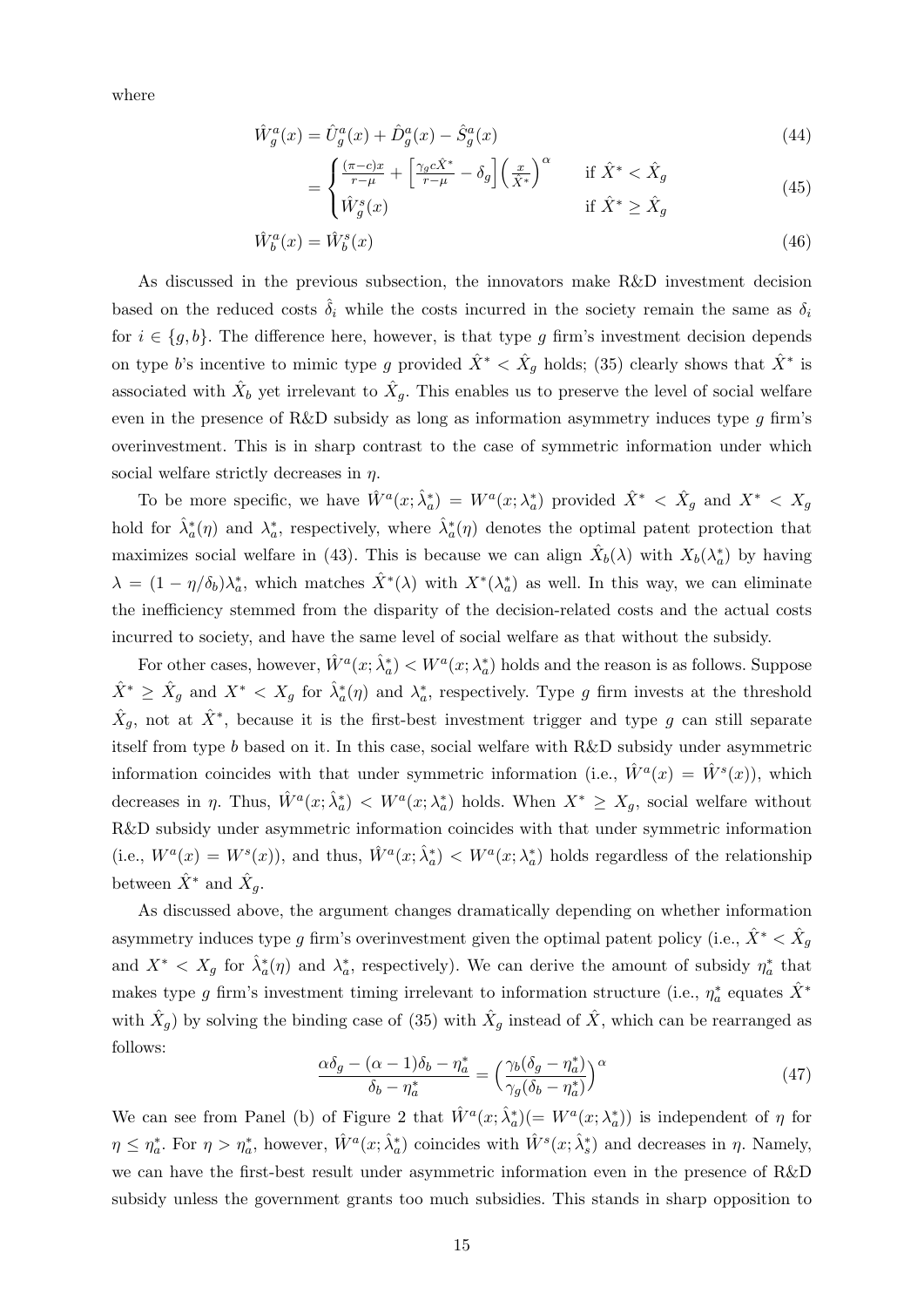Gick (2008) which demonstrated that the government's subsidies on the costs of patent filing is socially wasteful under asymmetric information. Our model incorporates a two-channel policy of patent protection and R&D subsidy, and the interaction between them makes it possible to yield the first-best result even in the presence of the subsidy.

Panel (c) shows that the gap between  $\hat{X}^*(\hat{\lambda}_a^*)$  and  $\hat{X}_g(\hat{\lambda}_a^*)$  monotonically decreases in  $\eta$  for  $\eta \leq \eta_a^*$ . That is, R&D subsidy reduces the inefficiency in type g firm's investment decision induced by information asymmetry unless too much subsidies are given. This is because as the amount of R&D grants increases, relative differences in the cost efficiency between the firms increases, which makes type  $b$  less willing to mimic type  $g$ 's investment decision. This proper function of R&D subsidy makes  $\hat{W}^a(x; \hat{\lambda}_a^*)$  not to decrease in  $\eta$  for  $\eta \leq \eta_a^*$ . For  $\eta > \eta_a^*$ , however, type b firm would not mimic type g even if type g invests at its first-best timing (i.e.,  $\hat{X}_g(\hat{\lambda}_a^*)$ ). Thus, the proper function of disincentivizing less efficient firm's mimicking is lost while the disparity in the decision-related costs and the actual costs incurred to society remains, which leads to the decrease in social welfare.

Even though R&D subsidy reduces the inefficiency in type  $g$ 's investment stemmed from information asymmetry, the timing of actual innovation of both firms does not change unless too much subsidies are granted. Namely, only  $\hat{X}_g(\hat{\lambda}_a^*)$  decreases in  $\eta$  while  $\hat{X}^*(\hat{\lambda}_a^*)$  and  $\hat{X}_b(\lambda_a^*)$ remain the same for  $\eta \leq \eta_a^*$  (Panels (c) and (d) of Figure 2). This is in sharp contrast to the result from Section 3.1; under symmetric information, R&D grants always stimulate more efficient firms' innovation (i.e.,  $\hat{X}_g(\hat{\lambda}_s^*)$  strictly decreases in  $\eta$ ) even though it is made at the costs of delay in less efficient firms' R&D and the decrease in social welfare (i.e.,  $\hat{X}_b(\hat{\lambda}_s^*)$ ) and  $\hat{W}^{s}(\hat{\lambda}_{s}^{*})$  strictly increases and decreases in  $\eta$ , respectively).

The fact that R&D subsidy does not guarantee the stimulation of R&D investment is consistent with many empirical evidences of insignificant correlation between the subsidy and R&D investment. For instance, Wallsten (2000) and Klette and Møen (2012) found that the subsidized firms did not raise their R&D activity nor did they cut it back. Other studies have witnessed evidences of publicly funded R&D crowding out privately funded R&D in that total amount of R&D projects does not change in spite of the grants (e.g., Busom (2000), Klette, Møen, and Griliches (2000), David, Hall, and Toole (2000)), which corresponds to no change in the investment timing in our model. Excessive R&D grants (i.e.,  $\eta > \eta^*$ ) can advance the timing of innovation of more efficient firms under asymmetric information as well, but it also involves the delay in less efficient firms' innovation and the losses in social welfare.

So far, we have discussed how R&D subsidy affects the firm's investment decision under asymmetric information. We also need to investigate how information asymmetry changes the timing of innovation in the presence of R&D subsidy. We can see from Panels (c) and (d) of Figure 2 that given the subsidy, more efficient firms innovate earlier under asymmetric information (i.e.,  $\min(\hat{X}_g(\hat{\lambda}_a^*,\hat{X}^*(\hat{\lambda}_a^*)) \leq \hat{X}_g(\hat{\lambda}_s^*)$ ) while less efficient ones delay their R&D investment (i.e.,  $\hat{X}_{b}(\hat{\lambda}_{a}^{*}) \geq \hat{X}_{b}(\hat{\lambda}_{s}^{*})$ ). This is in contrast to the result from Section 2.3; in the absence of R&D grants, the effects of asymmetric information on type  $g$  firm's investment is not clear (i.e., either  $X^*(\lambda_a^*) < X_g(\lambda_s^*)(\langle X_g(\lambda_a^*)\rangle)$  or  $X_g(\lambda_s^*) < \min(X^*(\lambda_a^*), X_g(\lambda_a^*))$  can hold) whereas it always delays type b's R&D (i.e.,  $X_b(\lambda_a^*) > X_b(\lambda_s^*)$  always holds). That is, the effects of in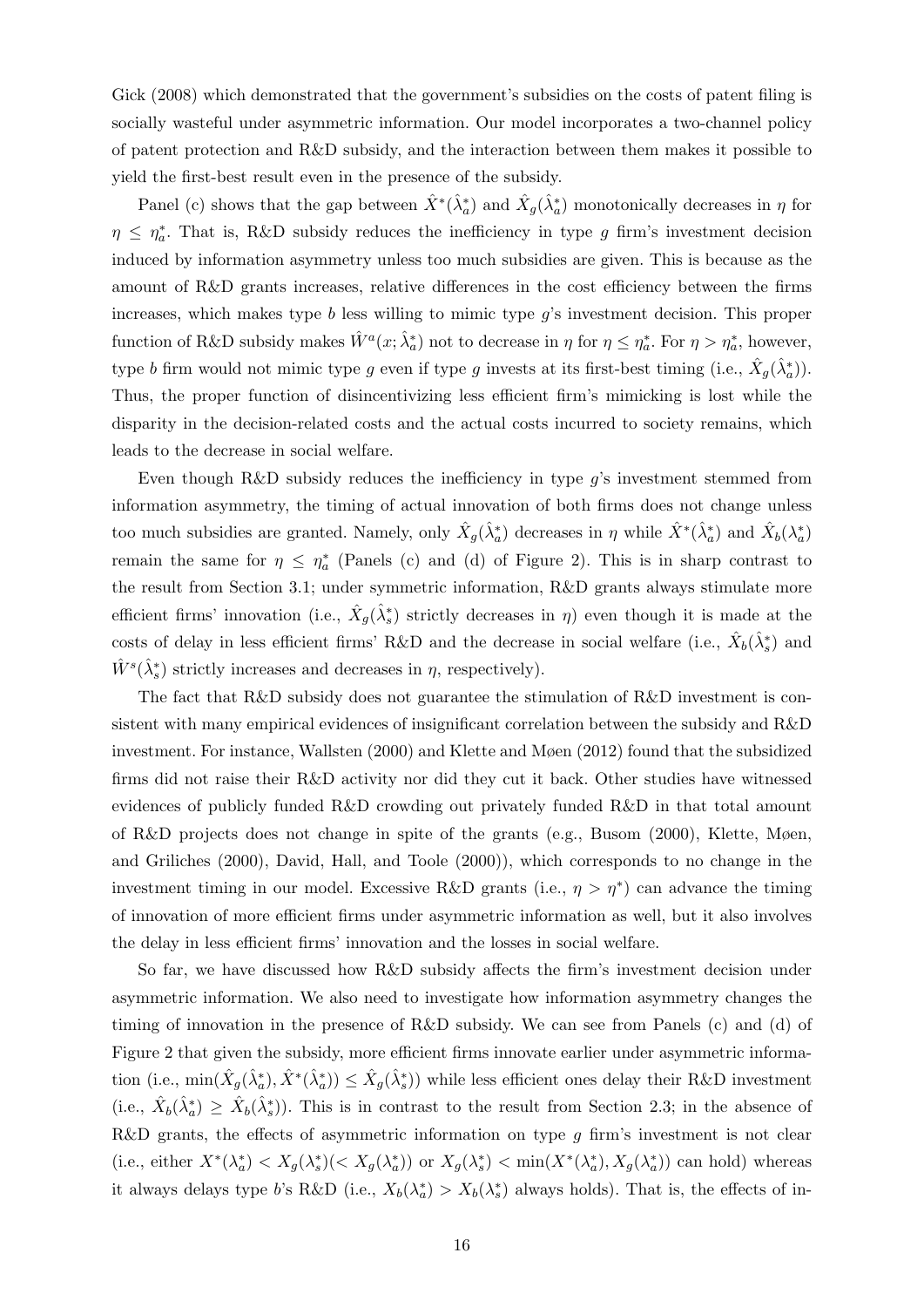formation asymmetry on the timing of innovation becomes even clearer in the presence of R&D subsidy.

Meanwhile, Panel (a) of Figure 2 shows that  $\hat{\lambda}_a^*$  decreases in  $\eta$  as well but its slope is gentler than that of  $\hat{\lambda}_s^*$  for  $\eta \leq \eta_a^*$ . That is, for an increment of R&D subsidy, the government should lower less protection on patent rights under asymmetric information than it should under symmetric information. This is also because of R&D subsidy's proper functioning of disincentivizing type b firm's mimicking, which makes the government afford more protection on patent rights (recall that perfect protection is optimal when information is symmetric and no grants are given). When too much subsidies are granted, however, the benefits of having them is dominated by their costs, and the optimal patent policy under asymmetric information coincides with that under symmetric information (i.e.,  $\hat{\lambda}_s^* = \hat{\lambda}_a^*$  for  $\eta > \eta_a^*$ ).

The fact that  $\hat{W}^a(x; \hat{\lambda}_a^*)$  does not decrease in  $\eta$  for  $\eta \leq \eta_a^*$  can play a crucial role in making policies for different industries with different asymmetry between innovators. Suppose there are two industries; A and B. It is needless to say that the optimal patent protection for each industry, denoted by  $\lambda_a^{n*}$  for  $n \in \{A, B\}$ , differs from each other; we assume  $\lambda_a^{A*} < \lambda_a^{B*}$  without loss of generality. The government can maximize social welfare in both industries by setting the level of patent protection as  $\lambda_a^{A*}$  and granting R&D subsidy  $\eta_a^B$  to the innovators in B industry in which insufficient protection is given on patents such that  $\hat{\lambda}_a^{B*}(\eta_a^B)$  yields the first-best result  $\hat{W}_{B}^{a}(x;\hat{\lambda}_{a}^{B*})=W_{B}^{a}(x;\lambda_{a}^{B*})$ . That is, the R&D subsidy granted to B industry,  $\eta_{a}^{B}$ , needs to be chosen such that  $\lambda_a^{A*} = \hat{\lambda}_a^{B*}(\eta_a^B)$  holds. These policies can induce the first-best results in both industries as long as  $\eta_a^B < \eta_a^{B*}$  holds where  $\eta_a^{B*}$  denotes the solution of (47) for B industry. Note that the level of patent protection is chosen as the lower one between the optimal patent policies for each industry. This is because R&D subsidy cannot disincentivize when innovators are overprotected by patent rights.

One can easily see that this argument can be extended to the policies of patent protection and R&D subsidy for more than three industries. As discussed above, the level of patent protection decreases in the number of industries to which the patent policy is applied. This result can account the government's mild protection on patent rights in the real world and is consistent with empirical evidences of a great deal of invalidated patents.<sup>16</sup>

## 4 Comparative statics and discussion

#### 4.1 Parameters

We adopt the following parameters as a benchmark case for comparative statics:

$$
r = 0.05
$$
,  $\mu = 0.02$ ,  $\sigma = 0.2$ ,  $\pi = 1$ ,  $c = 1$ ,  $x = 0.1$   
 $p = 0.5$ ,  $\gamma_g = 2/3$ ,  $\gamma_b = 1/3$ ,  $\delta_g = 2$ ,  $\delta_b = 3$ 

We suppose  $\pi = c$ , which implies perfect competition in the downstream market. Namely, the downstream firm can only make positive profits with the cost-saving technology invented by the

<sup>&</sup>lt;sup>16</sup>Allison and Lemley (1998) and Moore (2000) found that roughly a half of litigated patents are found invalid by the court's ruling.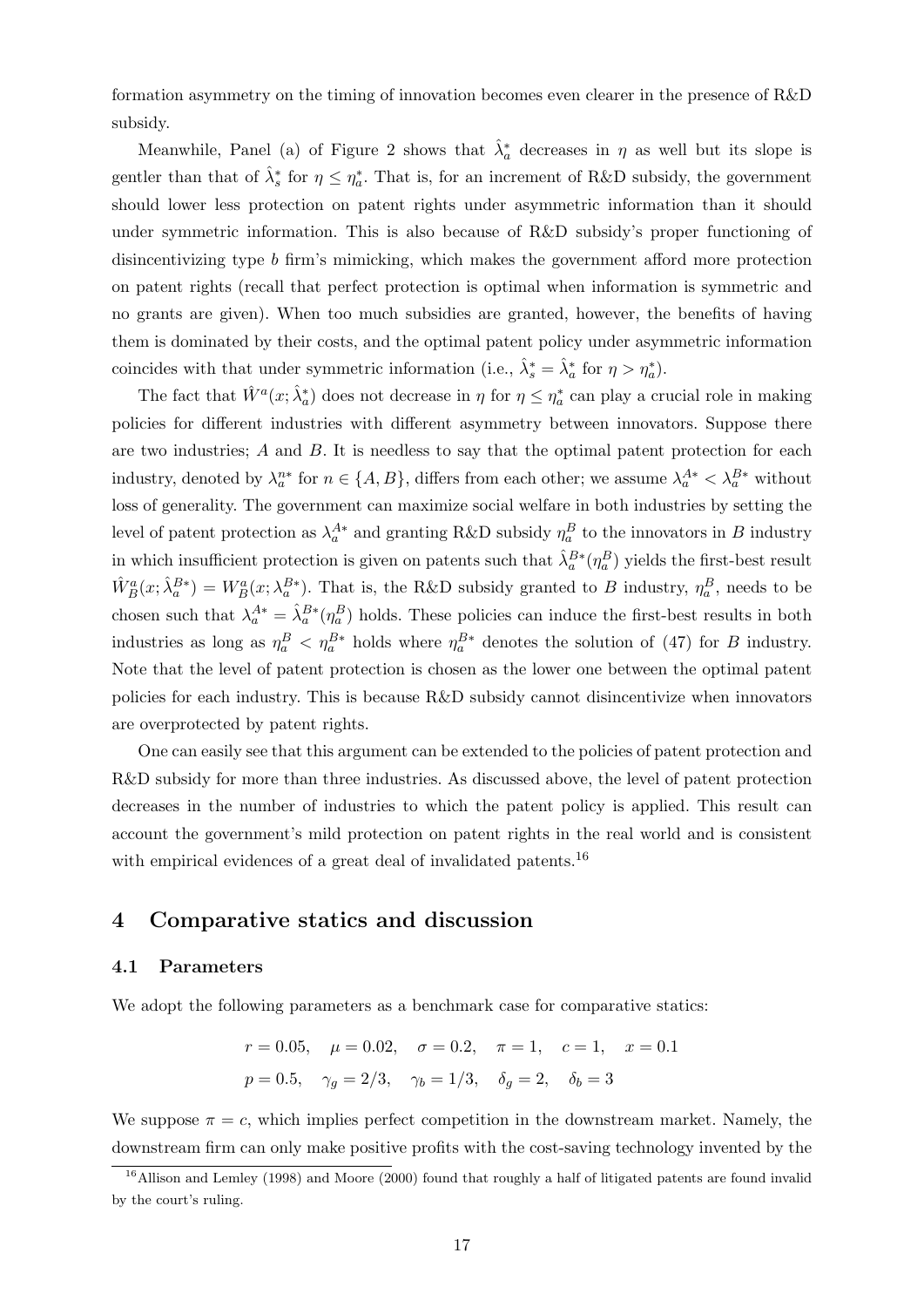upstream firm. In terms of asymmetry in the upstream market, the innovator is equally probable to be type  $g$  and type  $b$ . The difference between the innovators in terms of the technology's quality and R&D cost efficiency is set at our own discretion, but the results are found robust with respect to those parameters.

#### 4.2 Asymmetry in technology's quality

First of all, we examine how the optimal patent protection and the maximum amount of R&D subsidy that can yield the first-best result vary with respect to the difference in the technology's quality. We fix  $\gamma_b$  and see how the results change as  $\gamma_g$  increases.

## Insert Figure 3 here.

We can see from Panel (b) of Figure 3 that  $\lambda_a^*$ , the optimal patent protection under asymmetric information, decreases in  $\gamma_q$ . Namely, the government should loosen the protection on patent rights when there is a significant difference between the innovators' technology quality. Given higher royalties for more innovative technology, type b firm is more willing to mimic type g when  $\gamma_g$  is much higher than  $\gamma_b$ , which makes type g deviate more from its first-best investment timing. Therefore, the government needs to curb type  $b$ 's incentive to mimic type g by lowering  $\lambda$  so that the losses from type g's inefficient investment decision are mitigated. This leads to the decrease of the gap between  $X^*$  and  $X_q$  in Panel (c).

Panel (a) shows that  $\eta_a^*$ , the maximum amount of R&D subsidy with which the government can yield the first-best result under asymmetric information, increases in  $\gamma_q$ . This is because the subsidy's proper function of disincentivizing type b to mimic type  $g$  is worth more when the difference between technology's quality is significant. Given higher  $\eta_a^*$ , the government has more options in policies to maximize social welfare; the combination of  $\eta$  and  $\hat{\lambda}_a^*(\eta)$  that induces the first-best result increases in  $\gamma_g$  because  $W^a(x; \lambda_a^*) = \hat{W}^a(x; \hat{\lambda}_a^*)$  holds for  $\eta \leq \eta_a^*$ .

Panel (b) also describes  $\hat{\lambda}_a^*(\eta_a^*)$  and we can clearly see  $\hat{\lambda}_a^*(\eta_a^*) < \lambda_a^*$ . This is a natural result because both patent protection and R&D subsidy are the policies to incentivize innovation and the government should not overcompensate the inventors. The gap between  $\lambda_a^*$  and  $\hat{\lambda}_a^*(\eta_a^*)$ implies that the government can lower the level of patent protection from  $\lambda_a^*$  up to  $\hat{\lambda}_a^*(\eta_a^*)$  by granting R&D subsidy while preserving the first-best result in terms of social welfare.

For the optimal policy of patent protection and R&D subsidy applied to multiple industries, the government should set the level of patent protection as the first-best one for the industry with the sharpest difference in technology's quality and grant R&D subsidy to other industries in which the difference is less significant. Yet, we can see from Panel (b) that  $\lambda_a^*$  with sufficiently high  $\gamma_g$  is lower than  $\hat{\lambda}_a^*(\eta_a^*)$  with sufficiently low  $\gamma_g$ , which is mainly because  $\eta_a^*$  increases in  $\gamma_g$ . In the example of two industries in Section 3.2, this corresponds to  $\lambda_a^{A*} < \hat{\lambda}_a^{B*}(\eta_a^{B*})$ . This implies that the optimal policy might not be able to induce the first-best result in every industry if each industry's degree of asymmetry in terms of technology's quality differs significantly.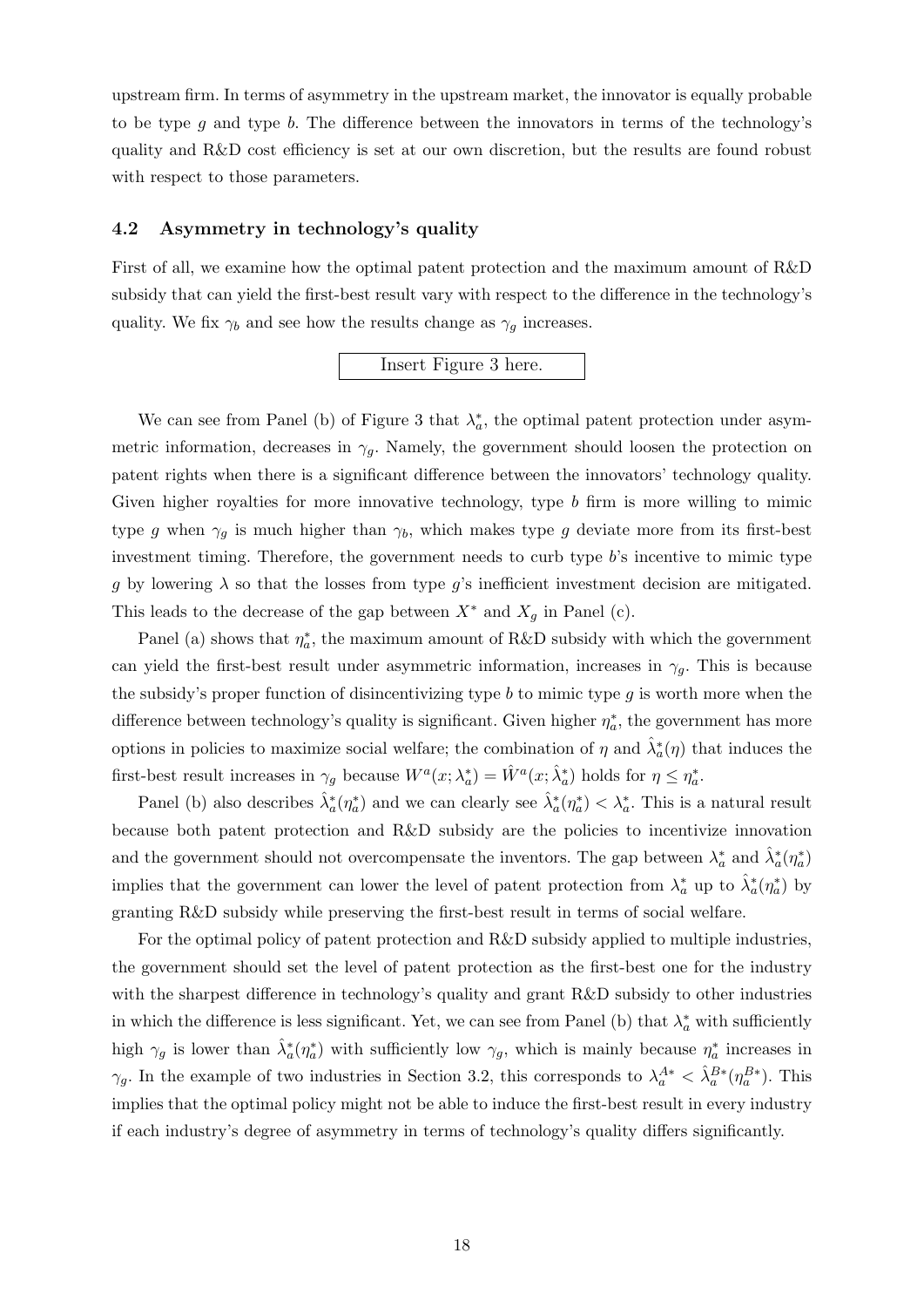#### 4.3 Asymmetry in R&D cost efficiency

Now we proceed to the analysis on the optimal policies for a different level of asymmetry in R&D efficiency. We fix  $\delta_q$  and see how the argument changes as  $\delta_b$  increases.

#### Insert Figure 4 here.

We can see from Panel (b) of Figure 4 that  $\lambda_a^*$  increases in  $\delta_b$ . Namely, the government needs to strengthen the patent protection when there is a significant difference between innovators in terms of R&D costs. As  $\delta_b$  increases, type b firm is less willing to mimic type g's investment decision because of higher costs of distortion in the investment timing. Therefore, the government can afford more protection on patent rights as the difference between the innovators' R&D costs becomes significant.

Panel (a) shows that  $\eta_a^*$  decreases in  $\delta_b$ . That is, the maximum amount of R&D subsidy that can yield the first-best result under asymmetric information decreases as the difference in R&D efficiency becomes more significant. As mentioned above, type b firm's incentive to mimic type g's investment behavior decreases in  $\delta_b$ , which makes the subsidy's proper function of disincentivizing the mimicking less significant. Therefore, when the gap between R&D costs is significant, the government has less combination of  $\eta$  and  $\hat{\lambda}_a^*(\eta)$  to induce the first-best result in terms of social welfare.

Given these results, we can claim that the optimal policy of patent protection and R&D subsidy under asymmetric information converges to that under symmetric information (i.e.,  $\eta_s^* = 0$  and  $\lambda_s^* = 1$ ) as the difference in R&D costs increases. This is in sharp contrast to the results from Section 4.1; in terms of the difference in technology's quality, the optimal policy under asymmetric information converges to that under symmetric information as the difference decreases. This is because the difference in technology's quality and that in R&D cost efficiency work in the opposite direction. Type  $b$  is more willing to mimic type  $g$  when the gap between technology's quality is significant, whereas it is less willing to do so when the difference in R&D efficiency is less significant.

For the optimal policy of patent protection and R&D subsidy applied to multiple industries, the government needs to set the patent protection as the first-best level for the industry with the least difference in R&D costs and grant subsidies to other industries with more significant difference in R&D costs. Yet, we can see from Panel (b) that  $\lambda_a^*$  with sufficiently low  $\delta_b$  can be lower than  $\hat{\lambda}_a^*(\eta_a^*)$  with sufficiently high  $\delta_b$ . This result mainly comes from the fact that  $\eta_a^*$ decreases in  $\delta_b$  and implies that the optimal policy might not be able to induce the first-best result in every industry if there is a huge difference in each industry's R&D cost efficiency.

#### 4.4 Proportion of more efficient firms

Lastly, we examine how the proportion of more efficient firms in upstream market,  $p$ , affects the optimal policy of patent protection and R&D subsidy.

Insert Figure 5 here.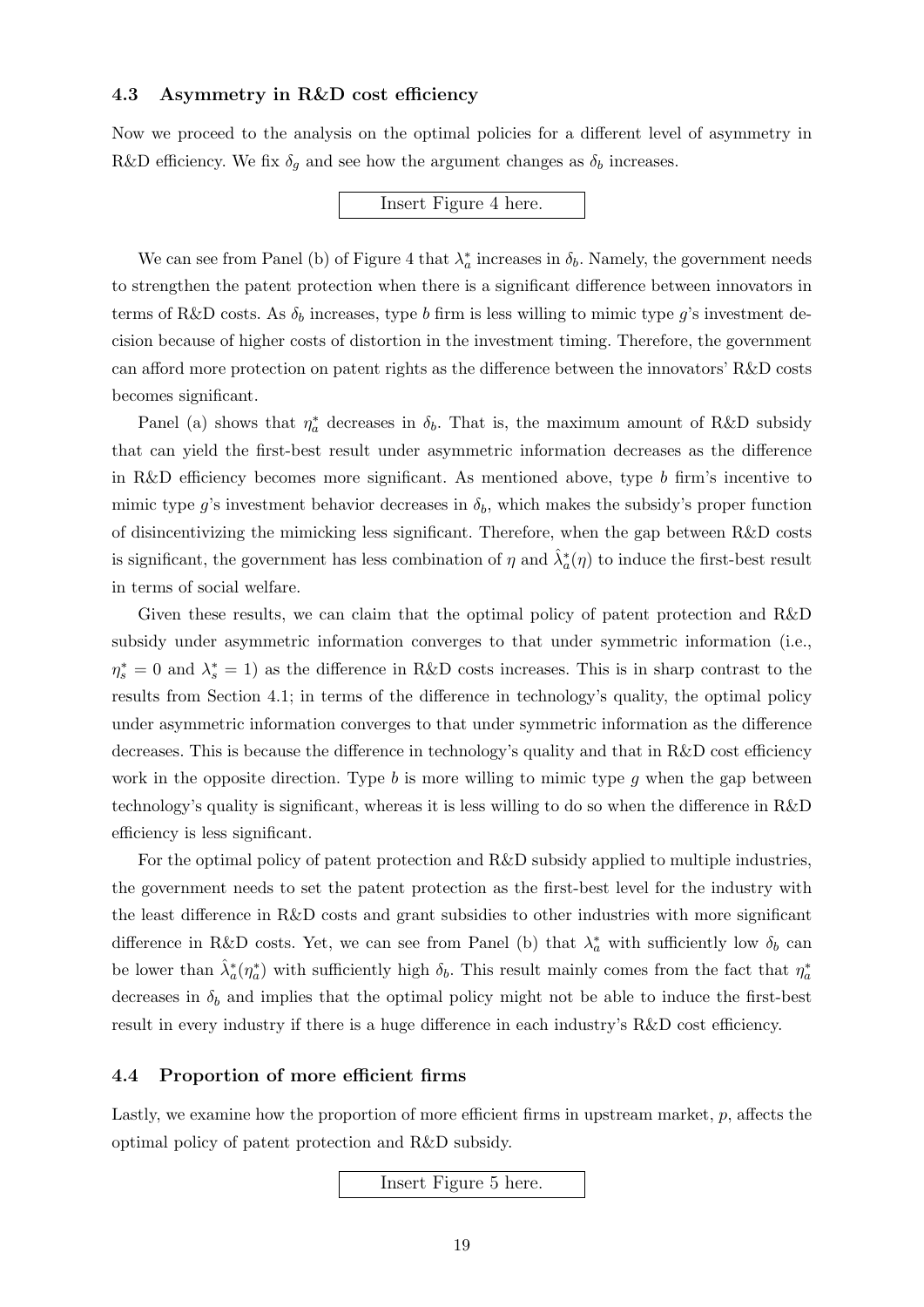We can see from Panel (b) of Figure 5 that  $\lambda_a^*$  decreases in p. That is, the government should lower the level of patent protection when the number of more efficient innovators dominate that of less efficient ones. This is because the downstream firm's gain from earlier innovation increases in the number of more innovative firms. Thus, in spite of the type  $g$  firm's losses from inefficient investment timing, the government needs to loosen patent protection to maximize the gains from the downstream market.

Panel (a) shows that  $\eta_a^*$  is independent of p. Namely, the amount of maximum subsidy to R&D projects is regardless of how many firms are more efficient than others. This is because type b firm's incentive to mimic type g firm is regardless of the proportion of more innovative firms, which can be clearly seen from (47). Note that  $\lambda_a^*$  decreases in p not because type b is more willing to mimic type g when there are more efficient firms in the upstream market but because the gains from earlier innovation increases in p.

In terms of the optimal policy for multiple industries, patent protection level should be set as the first-best one for the industry with the most number of more innovative firms and R&D subsidy should be granted to other industries. We can see from Panel (b) that for the benchmark parameters,  $\lambda_a^*$  with  $p=1$  is higher than  $\hat{\lambda}_a^*(\eta_a^*)$  with  $p=0$ . In the example of two industries in Section 3.2, this corresponds to  $\lambda_a^{A*} = \hat{\lambda}_a^{B*}(\eta_a^B)$  for  $\eta_a^B \leq \eta_a^{B*}$ , and this is mainly because  $\eta_a^*$  is independent of p. Thus, given enough differences between the upstream firms, the government can induce the first-best result for every industry regardless of the proportion of more innovative firms in each industry.

## 5 Conclusion

In this paper, we have investigated a licensing contract of vertically separated market under asymmetric information based on a signaling game via investment timing. Less efficient innovators are willing to mimic more efficient ones' behavior for the sake of higher royalties. This makes the dominant innovator invests earlier than it would have made under symmetric information to separate itself from the dominated one.

We have shown that perfect patent protection is the optimal policy under symmetric information, whereas it is not under asymmetric information. Furthermore, social welfare under asymmetric information can be higher than that under symmetric information for most patent protection level. Given the optimal patent policy for each regime, however, the latter dominates the former. We also incorporate R&D subsidy as another axis of R&D policies along with the patent protection, and it is found suboptimal under symmetric information while it can be optimal in the presence of information asymmetry. The subsidy can stimulate the R&D investment of more efficient innovators under symmetric information, but it can only be made at the expenses of the delay of less efficient ones' investment and the losses of social welfare. Under asymmetric information, however, it neither stimulates nor stifiles innovation unless too much is given. Information asymmetry yields underinvestment of less efficient innovators and overinvestment of more efficient ones, especially when the subsidy is granted. Last but not least, we have derived the optimal policy of two channels that can yield the first-best results in multiple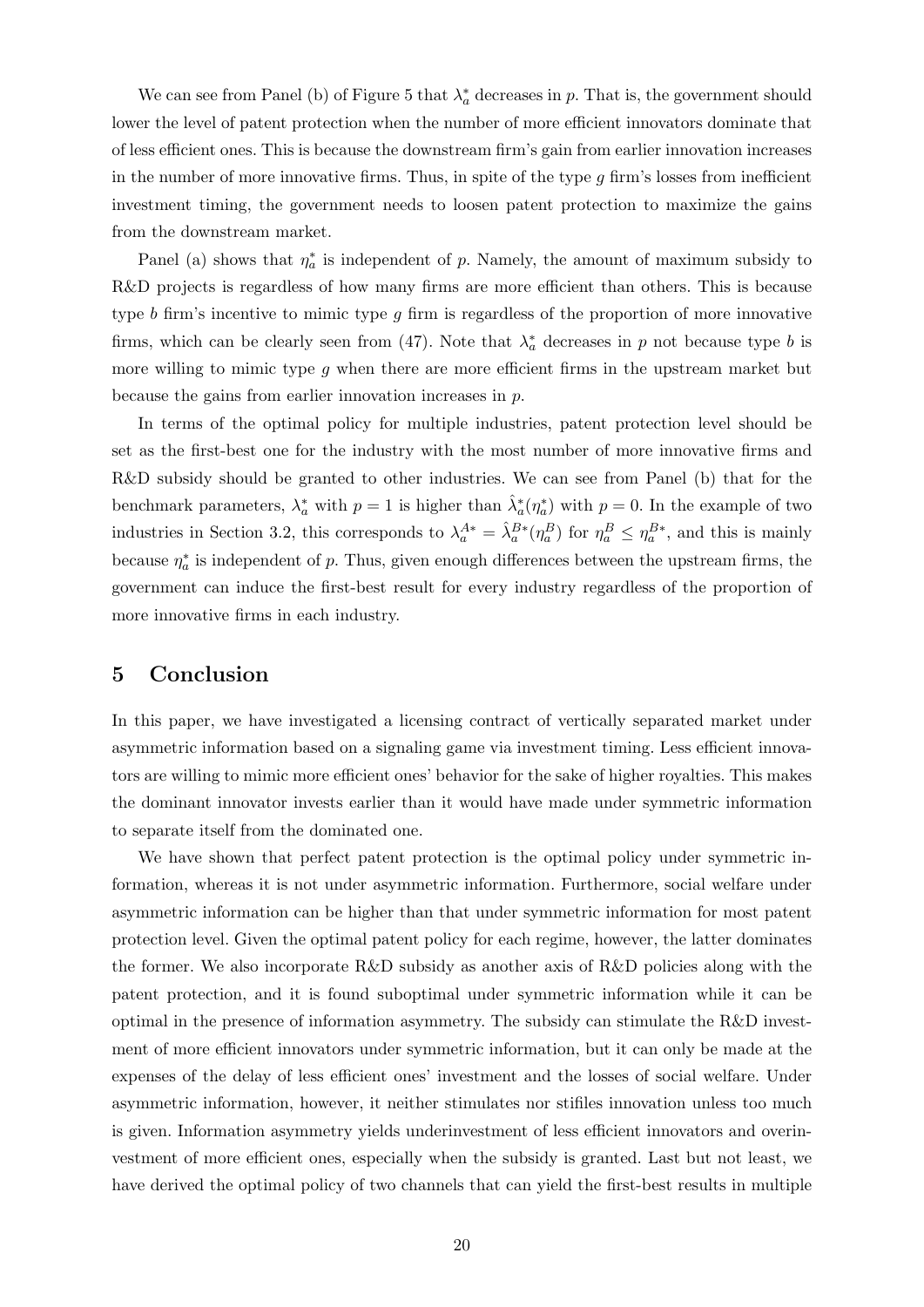industries at the same time.

The framework of a signaling via investment timing enabled us to shed light on the dynamics perspective of licensing games. There are, however, a number of problems that remain to be explored. For instance, bilateral information asymmetry can exist in the market; not only cannot manufacturers identify the quality of innovators' technologies but also inventors are not informed about the counterparty's profitability. The competition in the downstream market can also change the arguments dramatically. It is to be hoped that this paper serves as a platform for future research on these issues.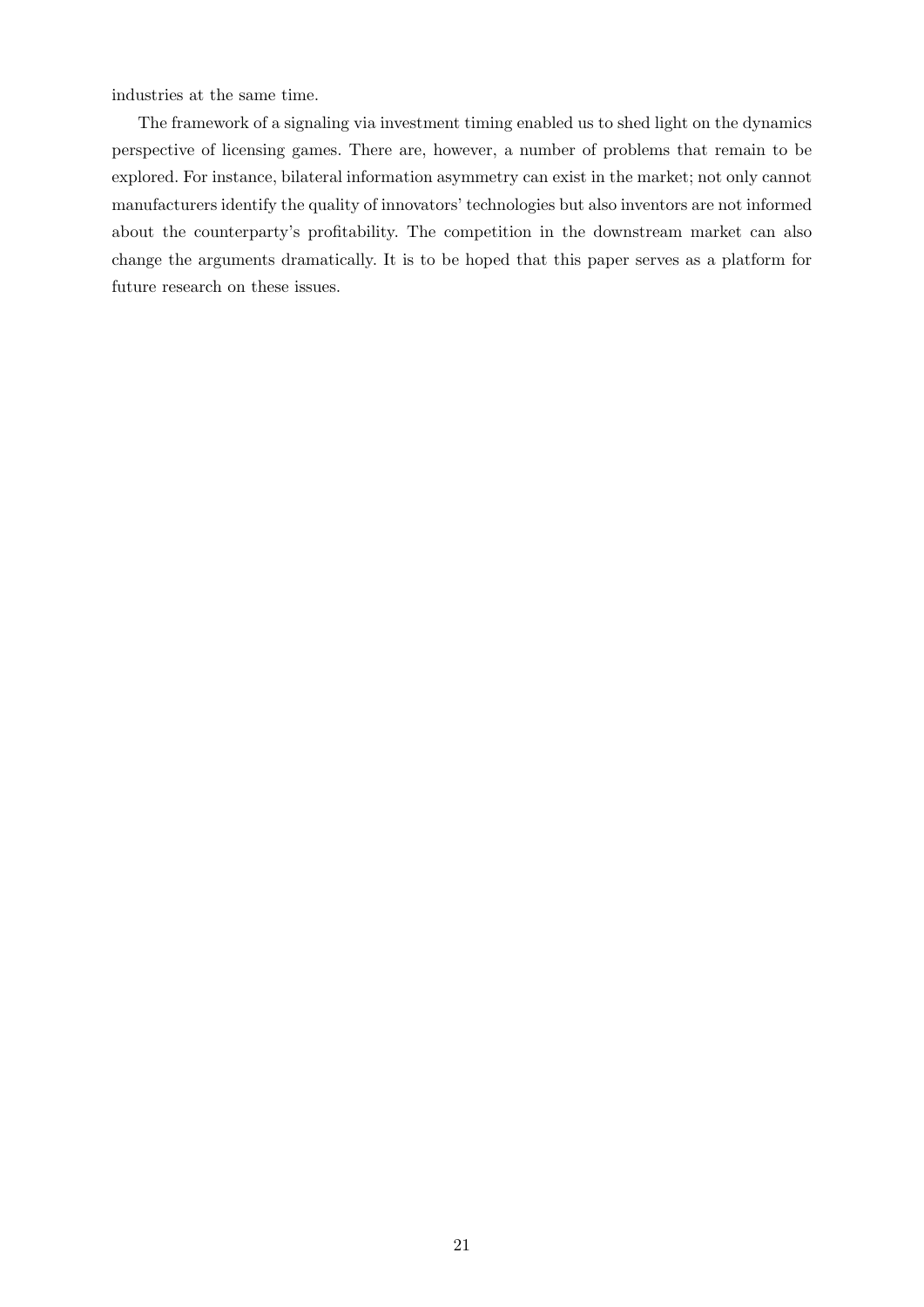## A Figures



(e) Social welfare

Figure 1: Comparative statics with respect to the level of patent protection under symmetric and asymmetric information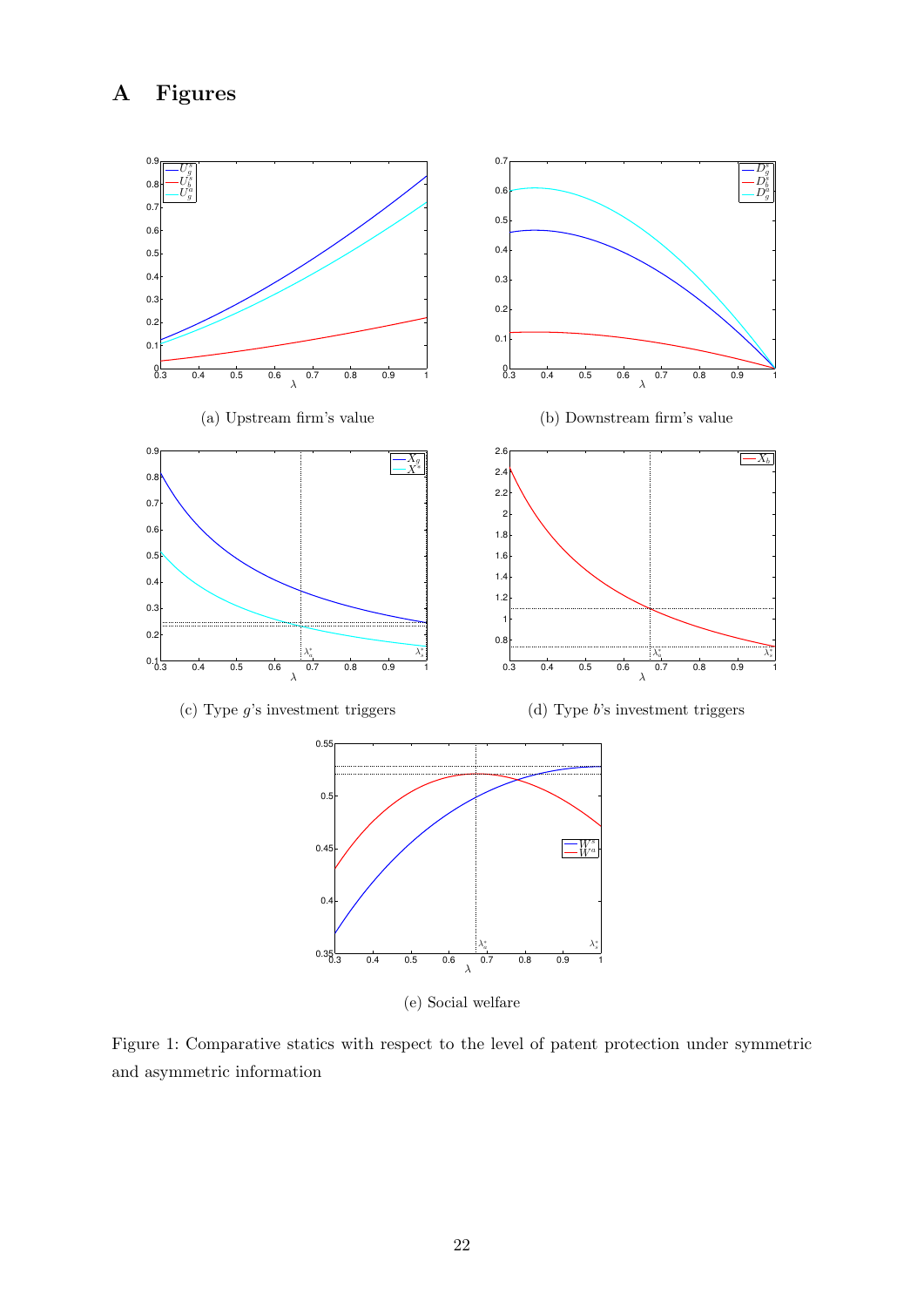

Figure 2: Comparative statics with respect to R&D subsidy under symmetric and asymmetric information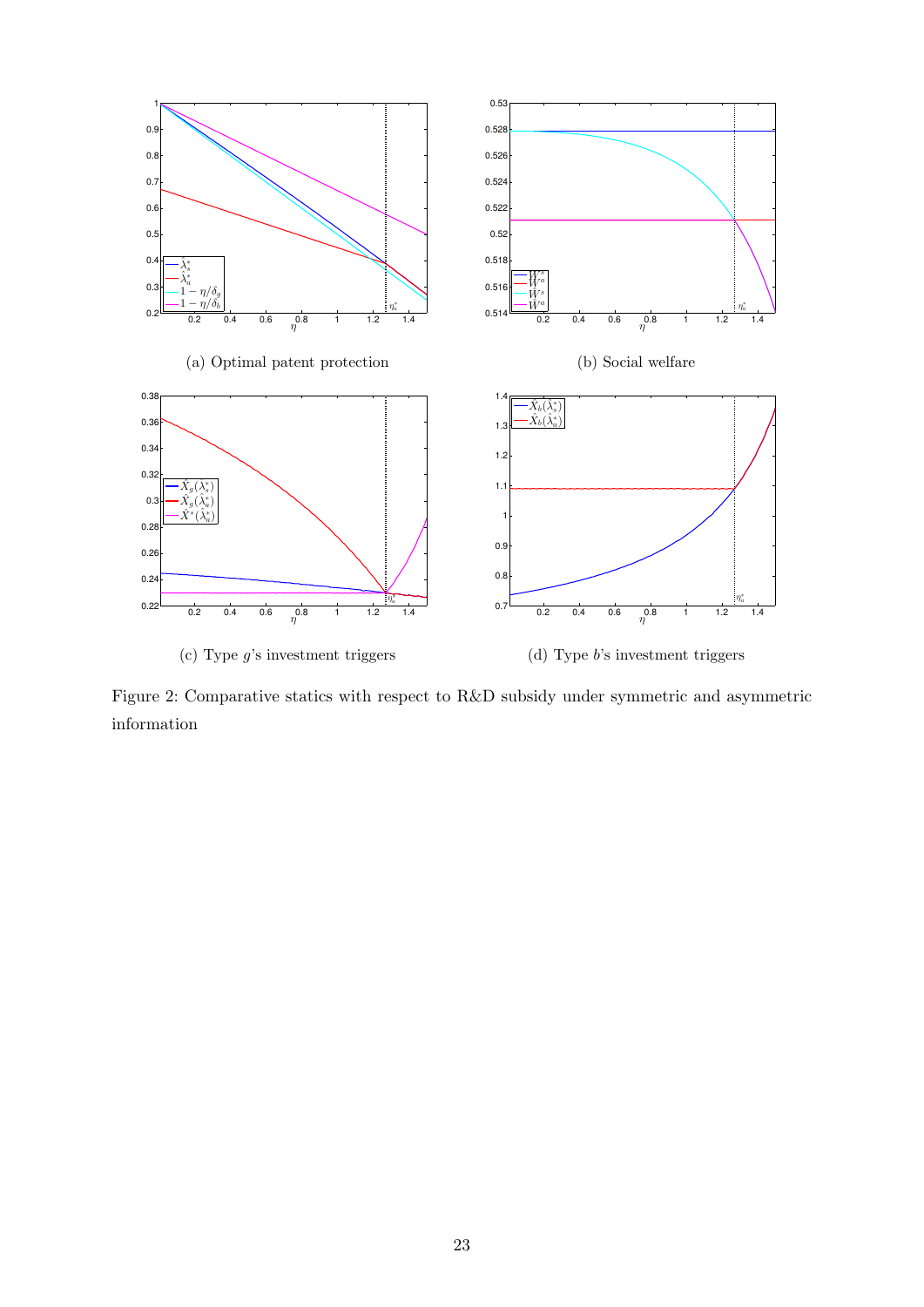

(a) Maximum amount of R&D subsidy that can (b) Optimal patent protection with and without yield the first-best result R&D subsidy



(c) Investment triggers without R&D subsidy

(d) Investment triggers with R&D subsidy

Figure 3: Comparative statics with respect to the technology's quality under asymmetric information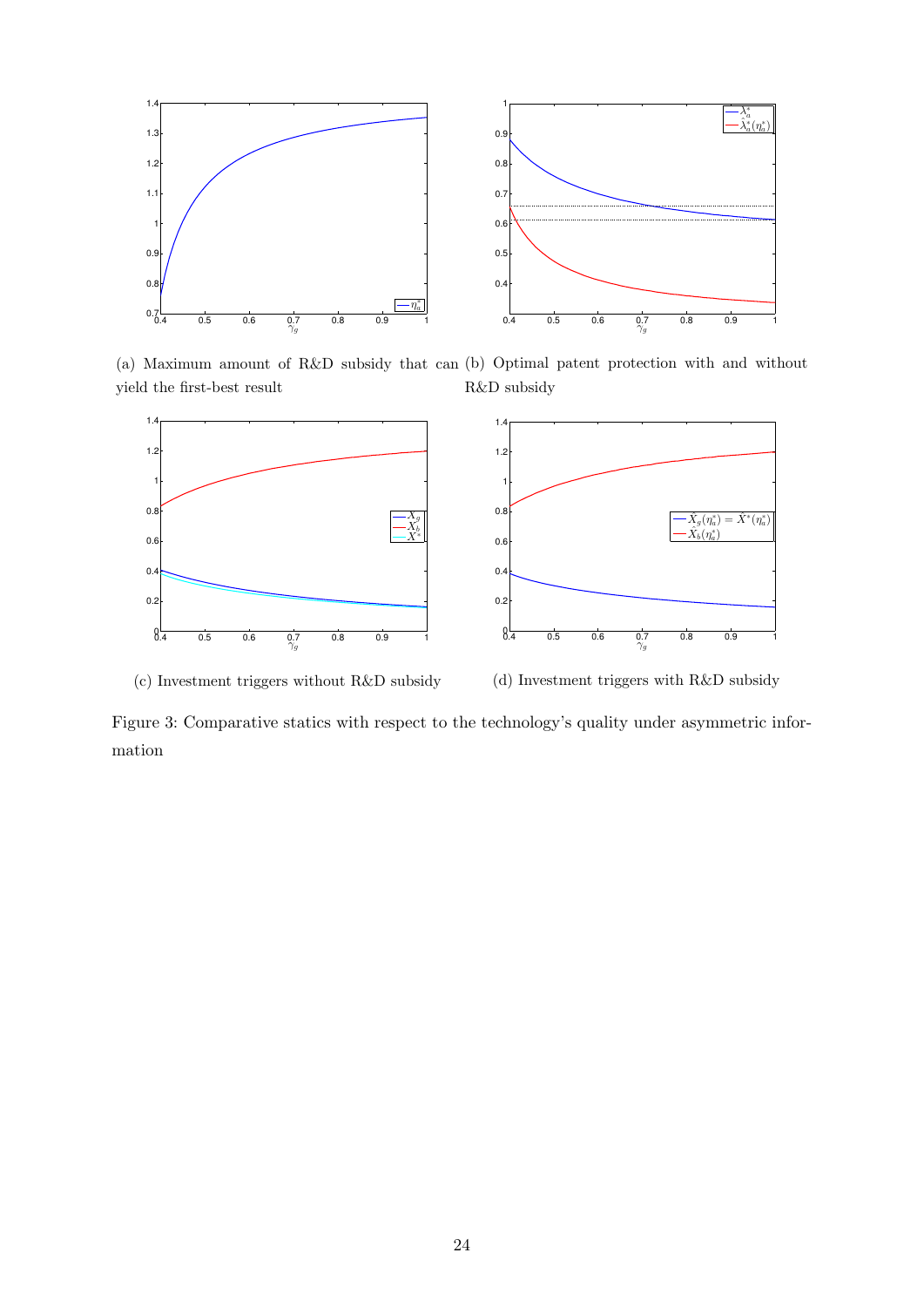

(a) Maximum amount of R&D subsidy that can (b) Optimal patent protection with and without yield the first-best result R&D subsidy



(c) Investment triggers without R&D subsidy

(d) Investment triggers with R&D subsidy

 $\hat{X}_g(\eta_a^*) = \hat{X}^*(\eta_a^*)$ <br>  $\hat{X}_b(\eta_a^*)$ 

Figure 4: Comparative statics with respect to the R&D cost efficiency under asymmetric information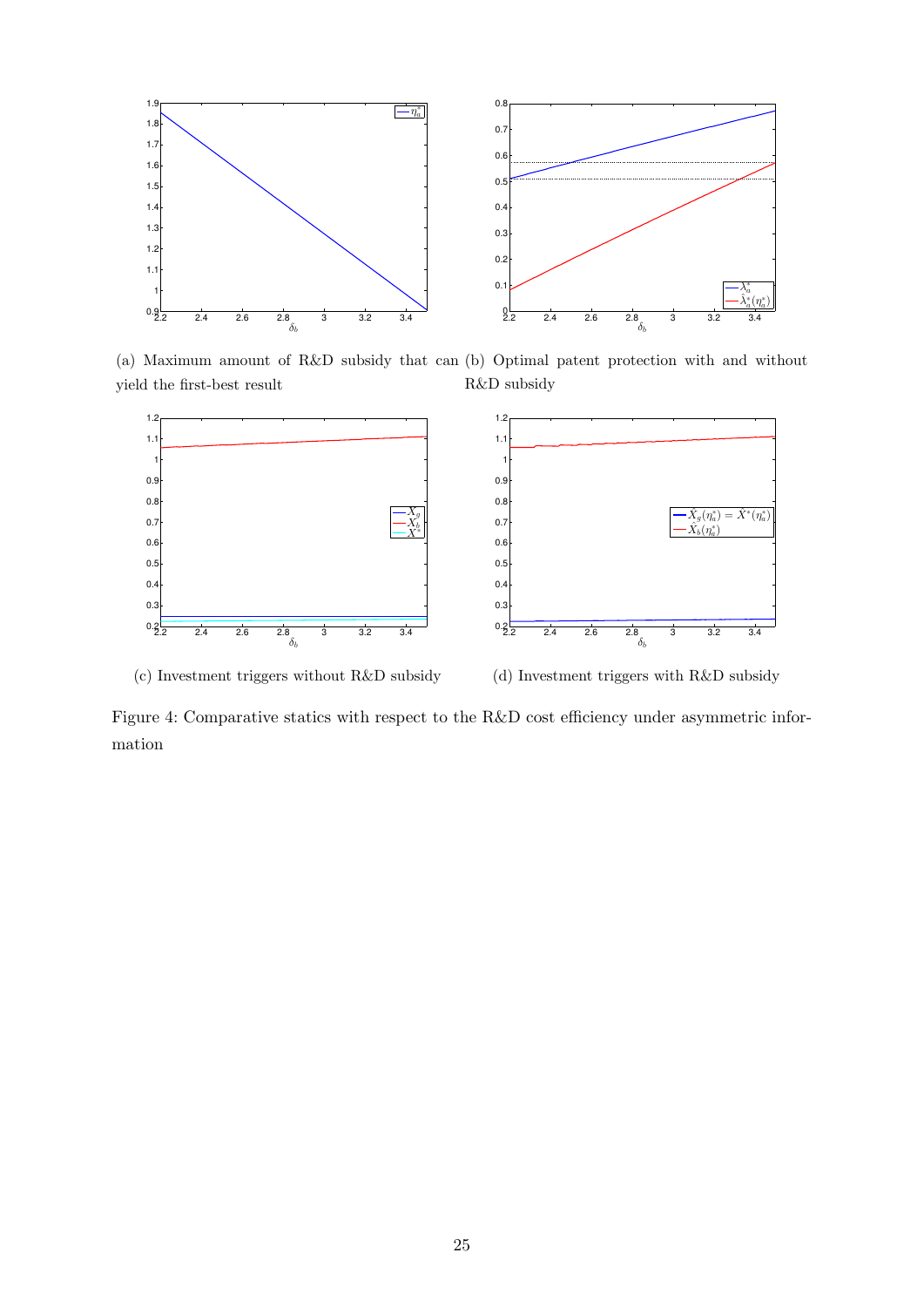

(a) Maximum amount of R&D subsidy that can yield the first-best result (b) Optimal patent protection with and without R&D subsidy





(c) Investment triggers without R&D subsidy

(d) Investment triggers with R&D subsidy

Figure 5: Comparative statics with respect to the proportion of more innovative firms in upstream market under asymmetric information

## References

- Allison, J., and M. Lemley, 1998, Empirical analysis of the validity of litigated patents, American Intellectual Property Law Association Quarterly Journal 26, 185–275.
- Anton, J., and D. Yao, 1994, Expropriation and inventions: Appropriable rents in the absence of property rights, American Economic Review 84, 190–209.
- $-$ , 2002, The sale of ideas: strategic disclosure, property rights, and contracting,  $Review$ of Economic Studies 69, 513–531.
- $-$ , 2003, Patents, invalidity, and the strategic transmission of enabling information, *Jour*nal of Economics and Management Strategy 12, 151–178.
- $-$ , 2004, Little patents and big secrets: managing intellectual property, RAND Journal of Economics 35, 1–22.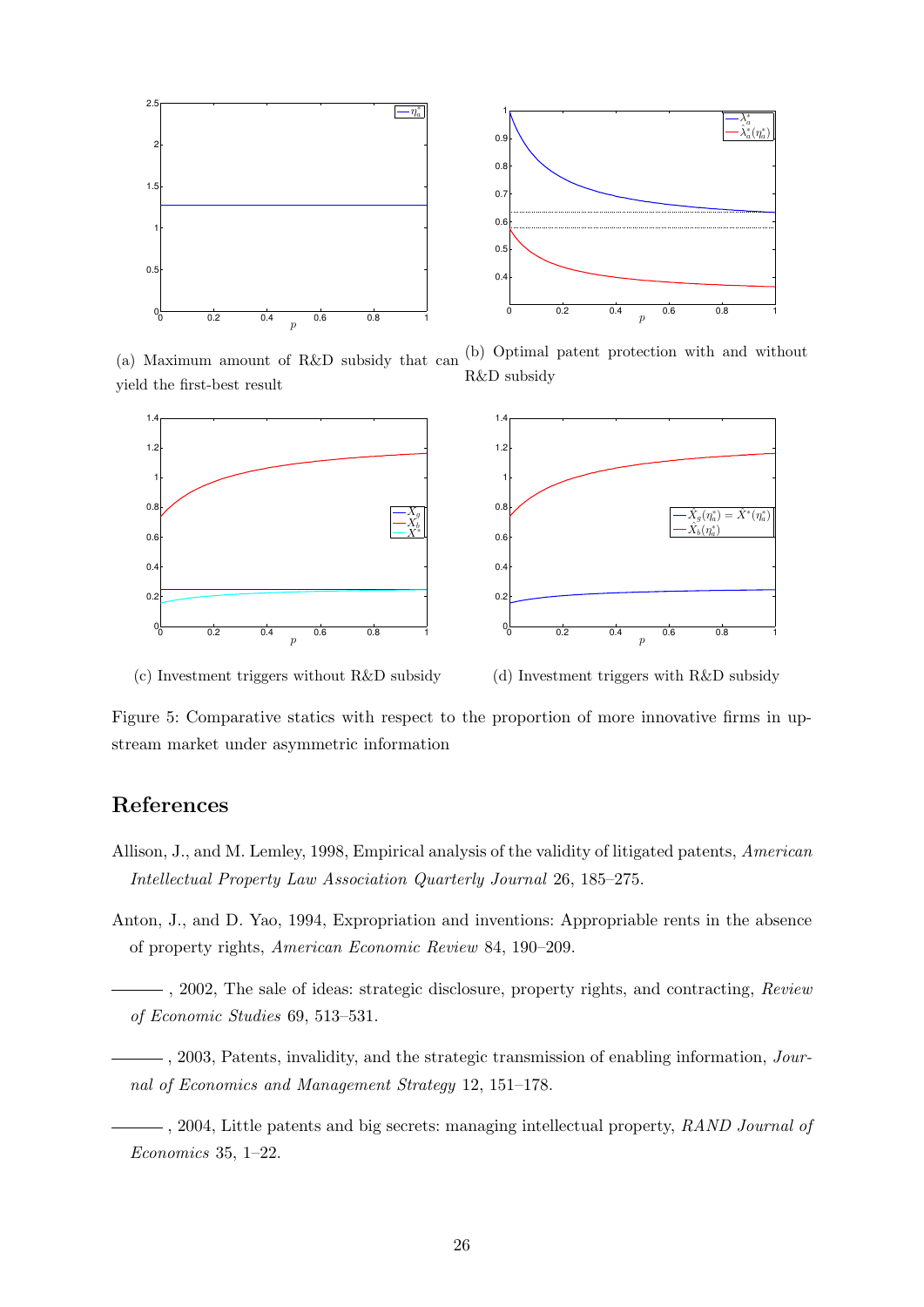$\frac{1}{1000}$ , 2006, Finding "lost" profits: An equilibrium analysis of patent infringement damages, Journal of Law, Economics, and Organization 23, 186–207.

- Aoki, R., and J. Hu, 1999, Licensing vs. litigation: The effect of the legal system on incentives to innovate, Journal of Economics and Management Strategy 8, 133–160.
- Arrow, K., 1962, Economic welfare and the allocation of resources for invention, in The Rate and Direction of Inventive Activity . pp. 609–626 (Princeton University Press).
- Beggs, A., 1992, The licensing of patents under asymmetric information, International Journal of Industrial Organization 10, 171–191.
- Bessen, J., 2004, Holdup and licensing of cumulative innovations with private information, Economic Letters 82, 321–326.
- Bhattacharya, S., and J. Ritter, 1983, Innovation and communication: Signalling with partial disclosure, Review of Economic Studies 50, 331–346.
- Brander, J., and B. Spencer, 1983, Strategic commitment with R&D: the symmetric case, Bell Journal of Economics 14, 225–235.
- Busom, I., 2000, An empirical evaluation of the effects of R&D subsidies, *Economics of Inno*vation and New Technology 9, 111–148.
- Bustamante, M., 2012, The dynamics of going public, Review of Finance 16, 577–618.
- Chang, H., 1995, Patent scope, antitrust policy, and cumulative innovation, RAND Journal of Economics 26, 34–57.
- Chen, M., 1991, The role of R&D subsidies when incomplete information is an entry-barrier, Journal of International Economics 31, 251–270.
- Cho, I., and D. Kreps, 1987, Signaling games and stable equilibria, Quarterly Journal of Economics 102, 179–221.
- Choi, J., 1998, Patent litigation as an information-transmission mechanism, American Economic Review 88, 1249–1263.

 $\overline{\phantom{a}}$ , 2009, Alternative damage rules and probabilistic intellectual property rights: Unjust enrichment, lost profits, and reasonable royalty remedies, *Information Economics and Policy* 21, 145–157.

- Chu, A., 2011, The welfare cost of one-size-fits-all patent protection, Journal of Economics Dynamics and Control 35, 876–890.
- $-$ , and Y. Furukawa, 2011, On the optimal mix of patent instruments, *Journal of Eco*nomics Dynamics and Control 35, 1964–1975.
- Czarnitzki, D., and A. Toole, 2007, Business R&D and the interplay of R&D subsidies and product market uncertainty, Review of Industrial Organization 31, 169–181.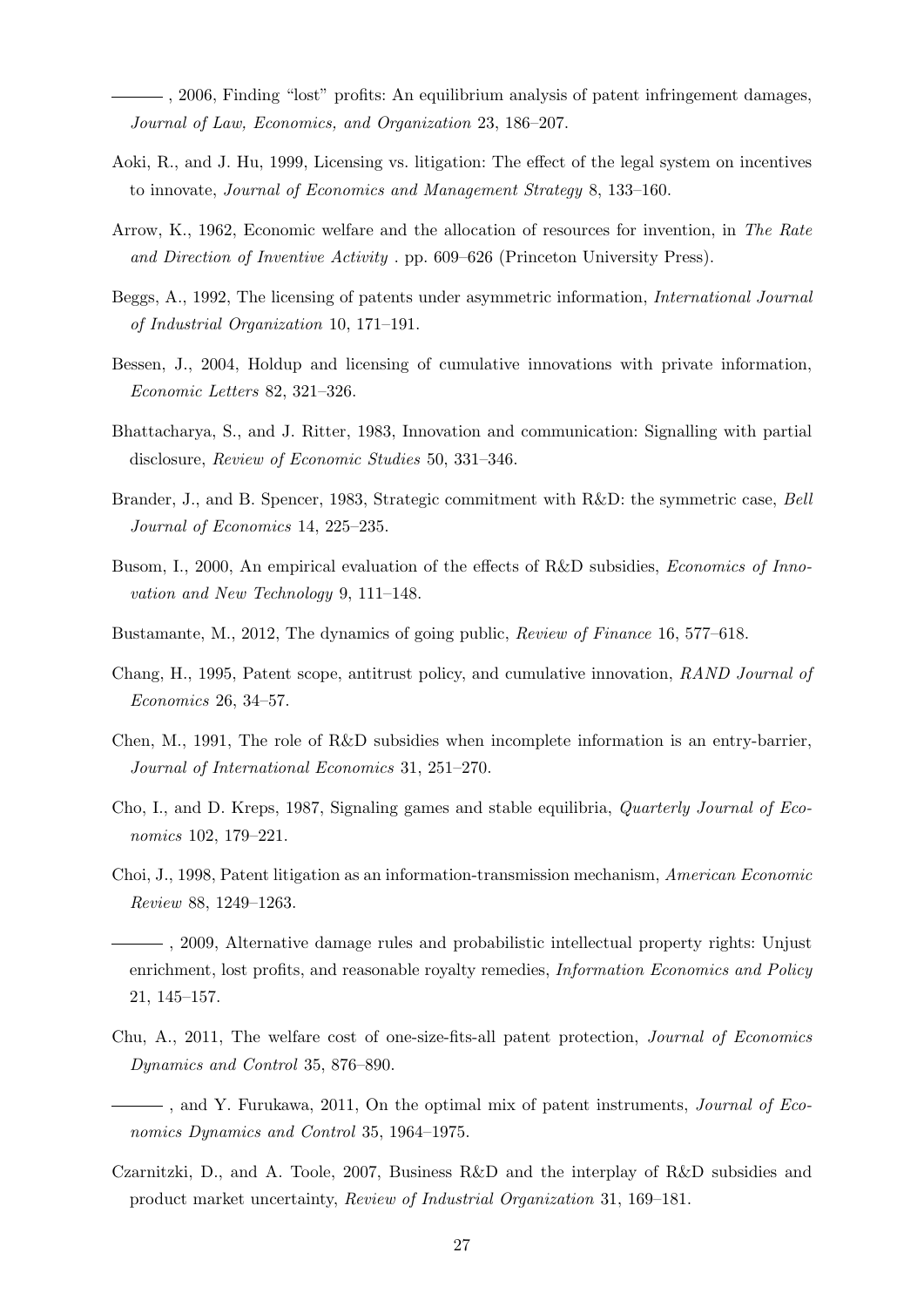- David, P., B. Hall, and A. Toole, 2000, Is public R&D a complement or substitute for private R&D? a review of the econometric evidence, Research Policy 29, 497–529.
- Denicolò, V., 1996, Patent races and optimal patent breadth and length, *Journal of Industrial* Economics 44, 249–265.
- Farrell, J., and C. Shapiro, 2008, How strong are weak patents?, American Economic Review 98, 1347–1369.
- Fudenberg, D., and J. Tirole, 1991, Game Theory (MIT Press: Cambridge).
- Gallini, N., and B. Wright, 1990, Technology transfer under asymmetric information, *RAND* Journal of Economics 21, 147–160.
- Gick, W., 2008, Little firms and big patents: A model of small-firm patent signaling, *Journal of* Economics and Management Strategy 17, 913–935.
- Gilbert, R., and C. Shapiro, 1990, Optimal patent length and breadth, RAND Journal of Economics 21, 106–112.
- González, X., and C. Pazó, 2008, Do public subsidies stimulate private  $R&D$  spending?, Research Policy 37, 371–389.
- Green, J., and S. Scotchmer, 1995, On the division of profit in sequential innovation, RAND Journal of Economics 26, 20–33.
- Grenadier, S., and A. Malenko, 2011, Real options signaling games with applications to corporate finance, Review of Financial Studies 24, 3993–4036.
- Grossman, G., and H. Horn, 1988, Infant industry protection reconsidered: The case of informational barriers to entry, Quarterly Journal of Economics 103, 767–787.
- Hall, B., 2002, The financing of research and development, *Oxford Review of Economic Policy* 18, 35–51.
- Hinloopen, J., 1997, Subsidizing cooperative and noncooperative R&D in duopoly with spillovers, Journal of Economics 66, 151–175.
- Hsu, Y., and B. Lambrecht, 2007, Preemptive patenting under uncertainty and asymmetric information, Annals of Operations Research 151, 5–28.
- Hussinger, K., 2008, R&D and subsidies at the firm level: an application of parametric and semiparametric two-step selection models, Journal of Applied Econometrics 23, 729–747.
- Jeon, H., and M. Nishihara, 2017, Optimal patent policy in the presence of vertical separation, Working paper.
- Kang, M., 2006, Trade policy mix: IPR protection and R&D subsidies, Canadian Journal of Economics 39, 744–757.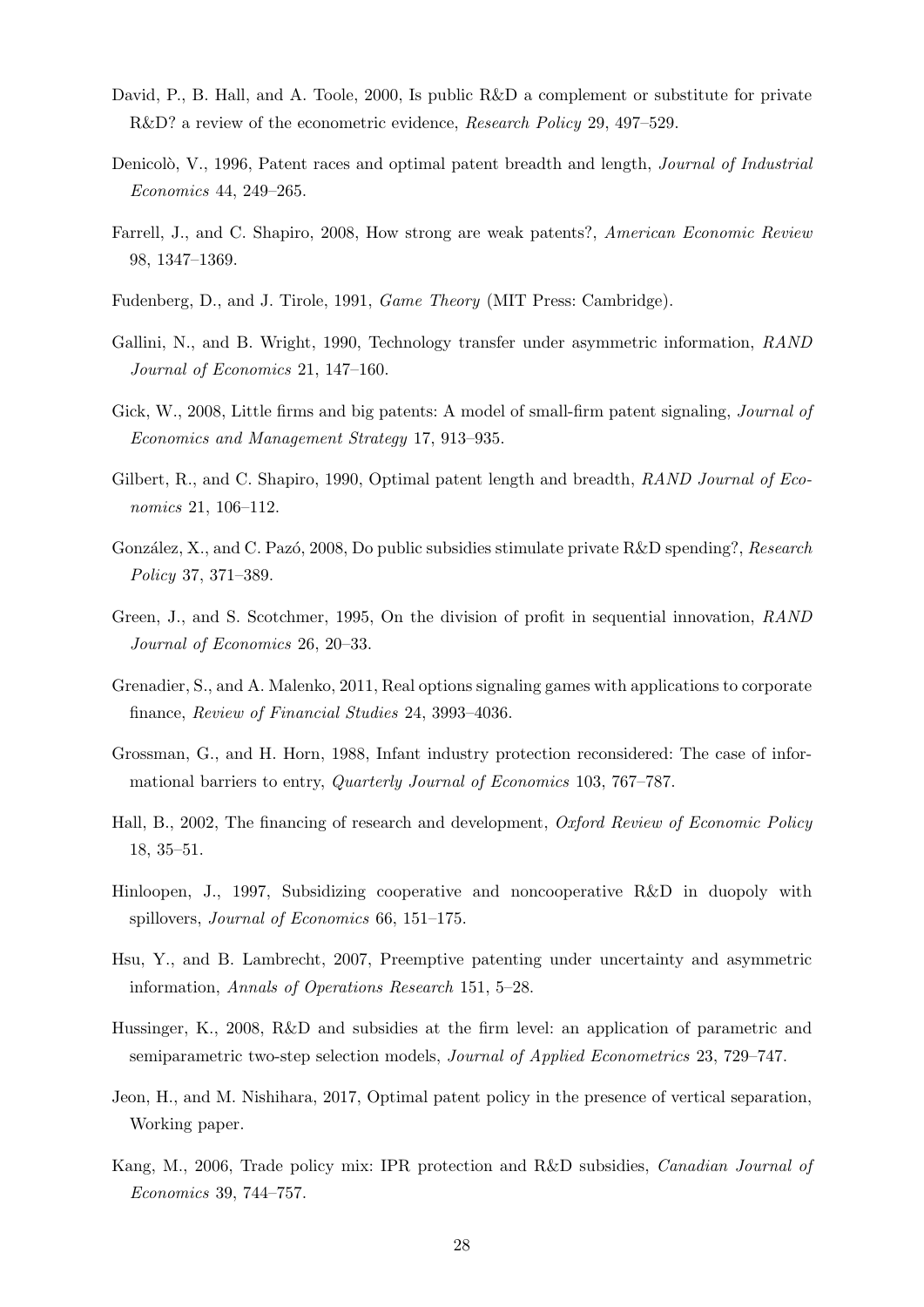- Klemperer, P., 1990, How broad should the scope of patent protection be?, RAND Journal of Economics 21, 113–130.
- Klette, T., and J. Møen, 2012, R&D investment responses to R&D subsidies: a theoretical analysis and a microeconometric study, World Review of Science, Technology and Sustainable Development 9, 169–203.
- , and Z. Griliches, 2000, Do subsidies to commercial R&D reduce market failures? microeconometric evaluation studies, Research Policy 29, 471–495.
- Lach, S., 2002, Do R&D subsidies stimulate or displace private R&D? evidence from Israel, Journal of Industrial Economics 50, 369–390.
- Lahiri, S., and Y. Ono, 1999, R&D subsidies under asymmetric duopoly: a note, *Japanese* Economic Review 50, 104–111.
- Leahy, D., and J. Neary, 1997, Public policy towards R&D in oligopolistic industries, America Economic Review 87, 642–662.
- Lerner, J., 1999, The government as venture capitalist: the long-run impact of the SBIR program, Journal of Business 72, 285–318.
- , and J. Tirole, 2004, Efficient patent pools, American Economic Review 94, 691–711.
- Leung, C., and Y. Kwok, 2011, Real options game analysis of sleeping patents, Decisions in Economics and Finance 34, 41–65.
- Martimort, D., J. Poudou, and W. Sand-Zantman, 2010, Contracting for an innovation under bilateral asymmetric information, Journal of Industrial Economics 58, 324–348.
- Miltersen, K., and E. Schwartz, 2004, R&D investments with competitive interactions, Review of Finance 8, 355–401.
- Moore, K., 2000, Judges, juries, and patent cases: An empirical peek inside the black box, Michigan Law Review 99, 365–409.
- Morellec, E., and N. Schürhoff, 2011, Corporate investment and financing under asymmetric information, Journal of Financial Economics 99, 262–288.
- Nelson, R., 1959, The simple economics of basic scientific research, Journal of Political Economy 67, 297–306.
- Schmitz, P., 2002, On monopolistic licensing strategies under asymmetric information, Journal of Economic Theory 106, 177–189.
- Scotchmer, S., 1991, Standing on the shoulders of giants: Cumulative research and the patent law, Journal of Economic Perspectives 5, 29–41.
- $\longrightarrow$ , 1996, Protecting early innovators: Should second-generation products be patentable?, RAND Journal of Economics 27, 322–331.